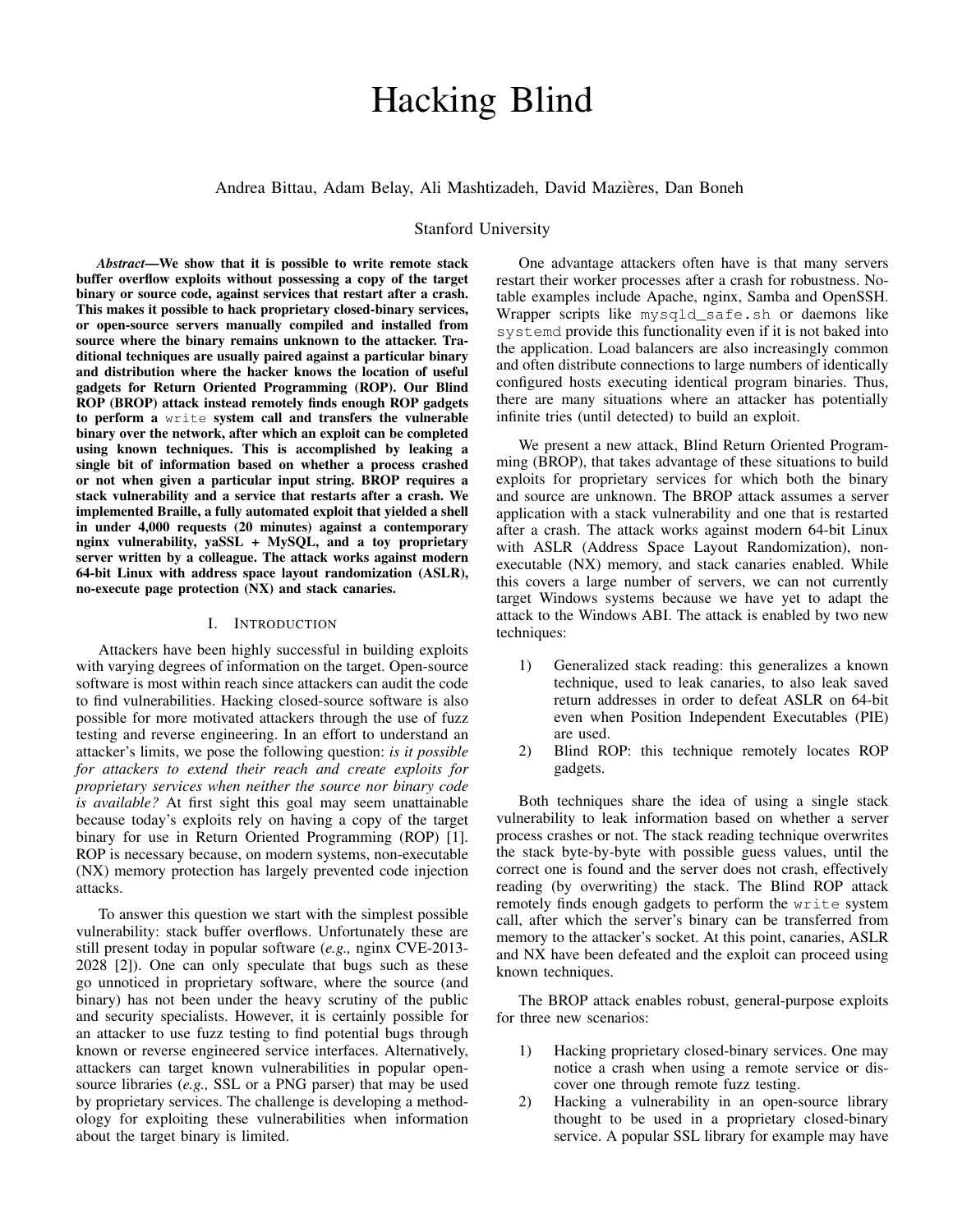a stack vulnerability and one may speculate that it is being used by a proprietary service.

3) Hacking an open-source server for which the binary is unknown. This applies to manually compiled installations or source-based distributions such as Gentoo.

We evaluate all three scenarios. Ideally, for the first scenario we would test our techniques against production services for which we hold no information about the software, but we are constrained for obvious legal reasons. To simulate such a scenario, we tested against a toy proprietary service a colleague of ours wrote for which we had no information about source, binary, or functionality. For the second scenario, we target a real vulnerability in the yaSSL library [\[3\]](#page-15-2). This library was used by MySQL in past and we use that as the host application. For the third scenario, we target a recent (2013) vulnerability in nginx [\[2\]](#page-15-1) and write a generic exploit that does not depend on a particular binary. This is particularly useful as the exploit will work on any distribution and vulnerable nginx version without requiring an attacker to write a specific exploit for each distribution and version combination (as is done today).

We implemented a new security tool, Braille, that makes BROP attacks highly automated. Braille can yield a shell on a vulnerable server in approximately 4,000 requests, a process that completes in under 20 minutes and, in some situations, in just a few minutes. An attacker need only provide a function that constructs a request of a minimum length to crash the server and append a string provided by Braille. The function must also return a single bit based on whether the server crashes or not.

Our contributions are:

- 1) A technique to defeat ASLR on servers (generalized stack reading).
- 2) A technique to remotely find ROP gadgets (BROP) so that software can be attacked when the binary is unknown.
- 3) Braille: a tool that automatically constructs an exploit given input on how to trigger a stack overflow on a server.
- 4) The first (to our knowledge) public exploit for nginx's recent vulnerability, that is generic, 64-bit, and defeats (full/PIE) ASLR, canaries and NX.
- 5) Suggestions for defending against BROP attacks. In summary, ASLR must be applied to all executable segments (PIE) and re-randomization must occur after each crash (at odds with fork-only servers). Holding the binary from the attacker or purposefully altering it may not be an effective security countermeasure.

# II. BRIEF HISTORY OF BUFFER OVERFLOWS

Buffer overflows are a classic vulnerability with a long history of exploits [\[4\]](#page-15-3). Conceptually, they are relatively easy to attack. For instance, a vulnerable program might read data from the network into a buffer. Then, assuming the program lacks sufficient bounds checks to limit the size of the incoming data, an attacker could overwrite memory beyond the end of the buffer. As a result, critical control-flow state, such as return addresses or function pointers, could be manipulated. Stack buffer overflows tend to be especially dangerous because return addresses are implicitly nearby in memory due to function calling conventions. However, attacks that target buffers on the heap are also viable [\[5\]](#page-15-4).

In the early days of stack buffer overflows, it was common for an attacker to include malicious code as part of the payload used to overflow the buffer. As a result, the attacker could simply set the return address to a known location on the stack and execute the instructions that were provided in the buffer. Such "code injection" attacks are no longer possible on contemporary machines because modern processors and operating systems now have the ability to mark data memory pages as non-executable (e.g., NX on x86). As a result, if an attacker tries to run code on the stack, it would only cause an exception.

An innovative technique, known as *return-oriented programming* (ROP) [\[1\]](#page-15-0), was developed to defeat defenses based on non-executable memory. It works by linking together short code snippets already present in the program's address space. Such code snippets, called *gadgets*, can be combined to form arbitrary computation. As a result, attackers can use ROP to gain control of programs without any dependence on code injection. Simpler variations of ROP are sometimes possible. For example, with *return-to-libc* attacks, a high-level library function can be used as the return address. In particular, the system() function is useful for attackers because it can run arbitrary shell code with only a single argument [\[6\]](#page-15-5). These attacks were very effective on 32-bit systems where arguments were passed on the stack, already under control of the attacker. On 64-bit systems, arguments are passed in registers, so additional gadgets are needed to populate registers.

Address space layout randomization (ASLR) [\[7\]](#page-15-6), [\[8\]](#page-15-7) was introduced as an additional defense against buffer overflow attacks. It works by randomizing the location of code and data memory segments in the process address space. In many implementations code segment randomization is only applied to libraries, but full address space randomization is also possible. ASLR creates a major challenge for attackers because it makes the address locations of code (or even the stack) impossible to predict in advance. Unfortunately, on 32-bit platforms, ASLR is constrained by the number of available bits (usually 16) for randomization. As a result, brute-force attacks can be quite effective [\[9\]](#page-15-8). However, on 64-bit platforms there are typically too many random bits for brute-forcing to be feasible. In such cases, ASLR can still be circumvented, but only when combined with a vulnerability that leaks information about the address space layout, such as a format string [\[10\]](#page-15-9).

In addition to the larger address space for ASLR and the need to locate additional gadgets to fill argument registers, 64 bit systems present a third complication for attackers. Because the architecture limits virtual addresses to 48-bits, user-level memory pointers are required to contain zero-valued bytes. These zeros cause early termination of overflows relying on string operations such as strcpy().

Canaries [\[11\]](#page-15-10) are another common defense against buffer overflow attacks. Canaries cannot prevent buffer overflows, but they can detect them retroactively and terminate the program before an attacker can influence control flow. For example, with stack canaries, a secret value that was determined in advance is placed just before each saved frame pointer and return address. Then, when a function returns, the secret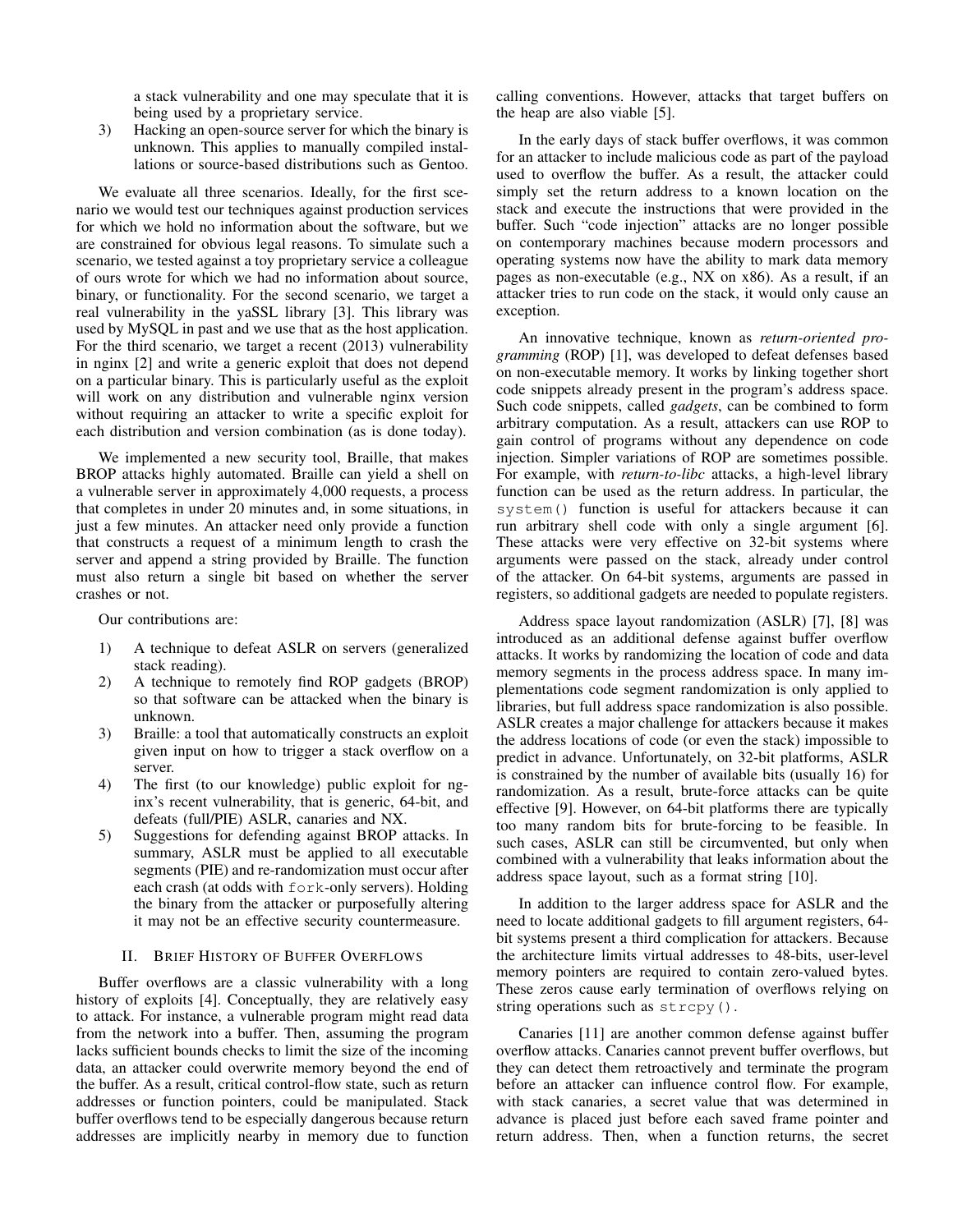dup2(s, 0); dup2 $(s, 1);$ dup2 $(s, 2)$ ; execve("/ $bin/sh$ ", 0, 0);

Figure 1. Socket reuse shellcode. It redirects stdin, stdout and stderr to the socket, and executes a shell.

<span id="page-2-0"></span>

<span id="page-2-1"></span>Figure 2. ROP version of the socket reuse shellcode. Gadgets are chained by placing their addresses on the stack.

value is checked to make sure it has not changed. This can prevent stack buffer overflows from being exploited because an attacker must correctly overwrite the secret value in order for the program to actually use an overwritten return address. However, just as with ASLR, canaries can be defeated through an additional vulnerability that leaks information about the secret value. The layout of stack memory can be an important consideration for canary implementations. One common approach is to place all buffers at the top of the frame so that if they overflow it will not be possible to overwrite other variables before corrupting the canary [\[12\]](#page-15-11). The motivation is to protect pointers because sometimes they can be used to overwrite arbitrary memory [\[13\]](#page-15-12). Unfortunately, canaries are not a perfect solution, as even with layout precautions, the structure of a buffer overflow can sometimes permit an attacker to bypass canary words and access critical state directly, as happened with unsafe pointer arithmetic in yaSSL [\[3\]](#page-15-2).

## III. ROP TUTORIAL

Before discussing the Blind ROP technique, we first familiarize the reader with ROP. Modern exploits rely heavily on ROP. The goal of ROP is to build an instruction sequence that typically spawns a shell (shellcode) based on existing code fragments (gadgets). Once a shell is executed, the attacker can execute more commands to continue the attack. Traditionally, exploits would inject off-the-shelf shellcode into the process and execute it. Figure [1](#page-2-0) shows typical shellcode that pipes the attacker's socket to standard input, output and error and executes a shell.

Of course injecting shellcode is no longer possible because these days writable memory (*e.g.,* the stack) is non-executable, and so ROP must be used instead. Figure [2](#page-2-1) shows how ROP can in principle be used to create the shellcode previously shown in Figure [1.](#page-2-0) The stack is overflowed so that the addresses of all the gadgets are present in sequence. Each gadget ends with a return so that the next gadget can execute.

In practice, each ROP gadget will be a short sequence of machine instructions terminated by a return. Executing a



<span id="page-2-2"></span>Figure 3. ROP chain for dup2(s, 0). The system call number needs to be in rax and dup2 is system call #33. Arguments are passed in rdi and rsi. Because the attacker already controls the stack, pop gadgets are used to load registers from values on the stack.

simple system call like dup2 will require multiple gadgets because arguments are passed in registers so gadgets to populate these will be needed. Figure [3](#page-2-2) shows the required gadgets for dup2. Registers rdi and rsi control the first two arguments to system calls, and rax controls the system call number. Registers can be controlled by using pop gadgets and placing the value to load on the stack. By chaining enough gadgets, complete shellcode can eventually be built.

## IV. BUFFER OVERFLOWS TODAY

On most contemporary operating systems, where NX and ASLR are common, an attacker must fulfill at least two requirements in order to gain full control of a remote program's execution:

- 1) To defeat NX, the attacker must know where gadgets reside inside the program executable.
- 2) To defeat ASLR, the attacker must derandomize the location at which the executable's text segment is actually loaded in memory.

These requirements can easily be brute-forced on 32-bit systems [\[9\]](#page-15-8), [\[14\]](#page-15-13) through simple guessing. This is not practical for 64-bit systems; in fact, most public exploits target 32-bit systems only. The purpose of the BROP attack is to circumvent these requirements on 64-bit systems. Hence, the rest of this discussion exclusively considers 64-bit attacks.

The first requirement in practice means that the attacker must have a copy of the vulnerable binary to disassemble and find gadgets. To our knowledge, our proposed BROP attack is the first general-purpose technique that can be used to defeat NX when the binary code is completely unavailable.

Defeating ASLR is also a significant challenge without BROP, but there are some possible strategies. Firstly, an information leak might reveal the address location of a code segment. Secondly, it may be possible to exploit any code that remains statically positioned across executions. For example, on Linux it is usually the case that the executable's code is mapped to a fixed address even though dynamic libraries and other data memory regions are randomized with ASLR. As a result, an attacker could simply apply ROP to the program's text segment directly. Additionally, on some platforms, such as Windows, there are shared libraries that are incompatible with ASLR, and thus such libraries are mapped to static locations.

On Linux, it is possible to apply ASLR to the entire address space, including the program's text segment, by enabling PIE.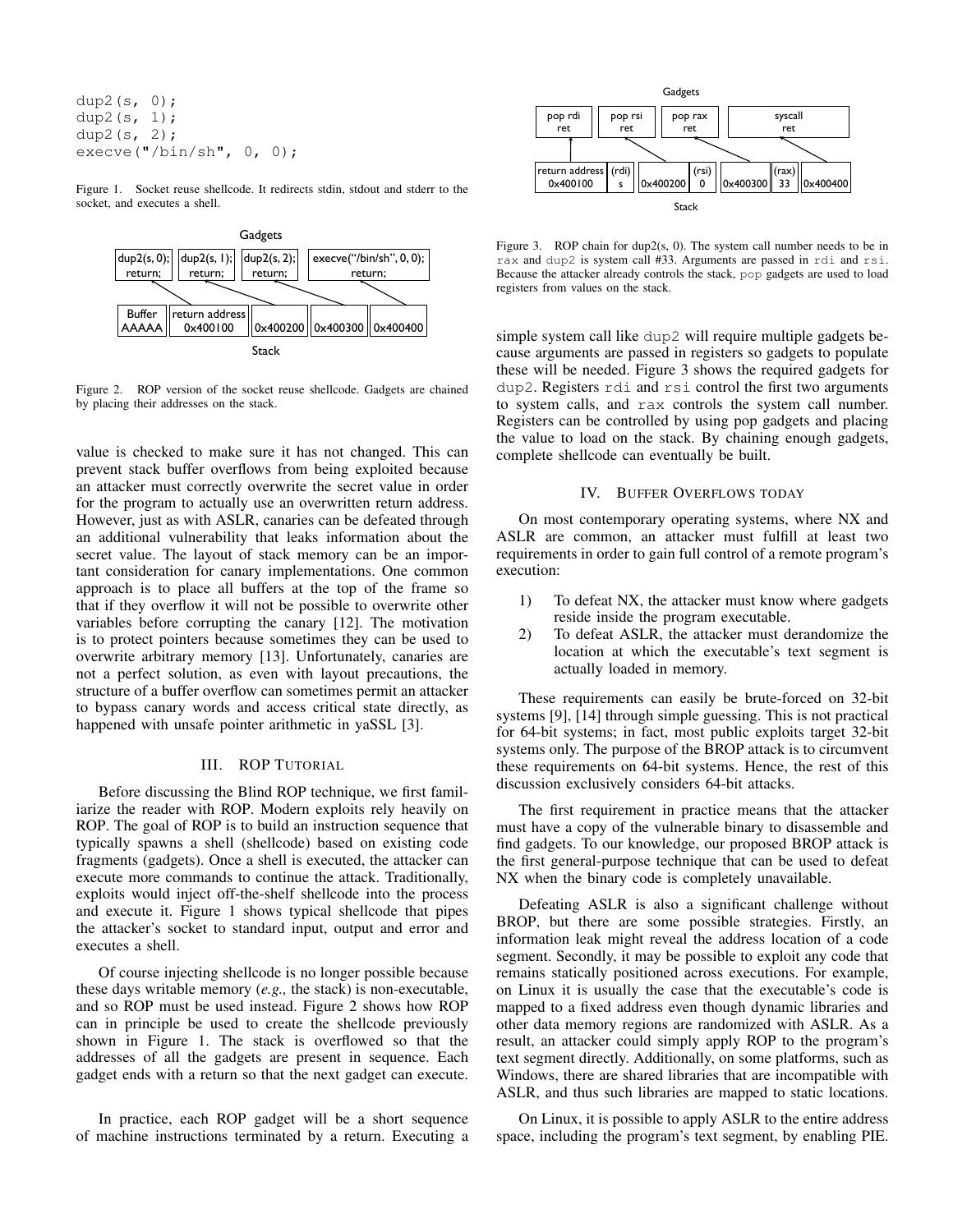

<span id="page-3-0"></span>Figure 4. Techniques needed to attack different 64-bit scenarios. BROP and stack read are our contributions.

With GCC, this is achieved through the  $-pi$  flag. Using PIE has been recommended in previous studies [\[15\]](#page-15-14), but unfortunately, it has not been widely deployed to date. When PIE is enabled, there are no known general-purpose 64-bit techniques, outside of our proposed generalized stack reading attack, that can be used to defeat ASLR.

Figure [4](#page-3-0) shows how our BROP attack improves the state of the art in 64-bit exploit techniques. Today there are general techniques (ROP) to attack 64-bit servers only when the exact binary is available to the attacker and PIE is not used. Our stack reading technique makes it possible to attack PIE servers that do not rerandomize after a crash (*i.e.,* fork-only without execve). The BROP attack additionally opens up the possibility of hacking systems where the binary is unknown. In all cases, the BROP attack cannot target PIE servers that rerandomize (*e.g.,* execve) after a crash.

Hacking without binary knowledge is useful even in the not-completely-blind case (*e.g.,* open-source) because it makes it possible to write generic, robust exploits that work against all distributions and are agnostic to a specific version of the binary. Today, attackers need to gather exact information (*e.g.,* binaries) for all possible combinations of distribution versions and vulnerable software versions, and build an exploit for each. One might assume attackers would only bother with the most popular combinations. An implication of our work is that more obscure distributions offer little protection (through obscurity) against buffer overflows.

## V. BROP ENVIRONMENT

The Blind Remote Oriented Programming (BROP) attack makes the following assumptions and requires the following environment:

- A stack vulnerability and knowledge of how to trigger it.
- A server application that restarts after a crash.

The threat model for a BROP attack is an attacker that knows an input string that crashes a server due to a stack overflow bug. The attacker must be able to overwrite a variable length of bytes including a return instruction pointer. The attacker need not know the source or binary of the server. The attacker is able to crash the server as many times as he wishes while conducting the attack, and the server must restart.



<span id="page-3-1"></span>Figure 5. Stack reading. A single byte on the stack is overwritten with guess X. If the service crashes, the wrong value was guessed. Otherwise, the stack is overwritten with the same value and no crash occurs. After at most 256 attempts, the correct value will be guessed. The process is then repeated for subsequent bytes on the stack.

If the server is compiled with the PIE flag, the server must be a forking daemon and must restart without using execve. The same is true for overflows where the canary must be modified by the exploit. The attacker is also able to distinguish when a server crashes prematurely, *e.g.,* by noticing that the socket closes without receiving a response.

# VI. ATTACK OUTLINE

The BROP attack has the following phases:

- 1) Stack reading: read the stack to leak canaries and a return address to defeat ASLR.
- 2) Blind ROP: find enough gadgets to invoke write and control its arguments.
- 3) Build the exploit: dump enough of the binary to find enough gadgets to build a shellcode, and launch the final exploit.

The first phase is needed so that a starting point address for scanning gadgets is found. Gadgets are then searched for until enough are found to invoke write. After that, the binary is transferred over the network from memory, enabling known techniques to be applied toward building the final exploit.

## VII. STACK READING: ASLR DE-RANDOMIZATION

Exploits must have a method of defeating ASLR for configurations where PIE is used. We present a new stack reading technique that generalizes a known technique used for leaking canaries. It is useful even in cases where the binary is known and a full BROP attack is not required. The basic idea in leaking canaries is to overflow a single byte, overwriting a single byte of the canary with value x. If x was correct, the server does not crash. The algorithm is repeated for all possible 256 byte values until it is found (128 tries on average). The attack continues for the next byte until all 8 canary bytes (on 64-bit) are leaked. Figure [5](#page-3-1) illustrates the attack. We generalize the attack to leak more words from the stack ("stack reading"). After the canary, one typically finds the saved frame pointer and then the saved return address, so three words need to be read. Figure [6](#page-4-0) shows a typical stack layout.

There are a few subtleties that apply to generalized stack reading but not to reading canaries. With canaries, exact values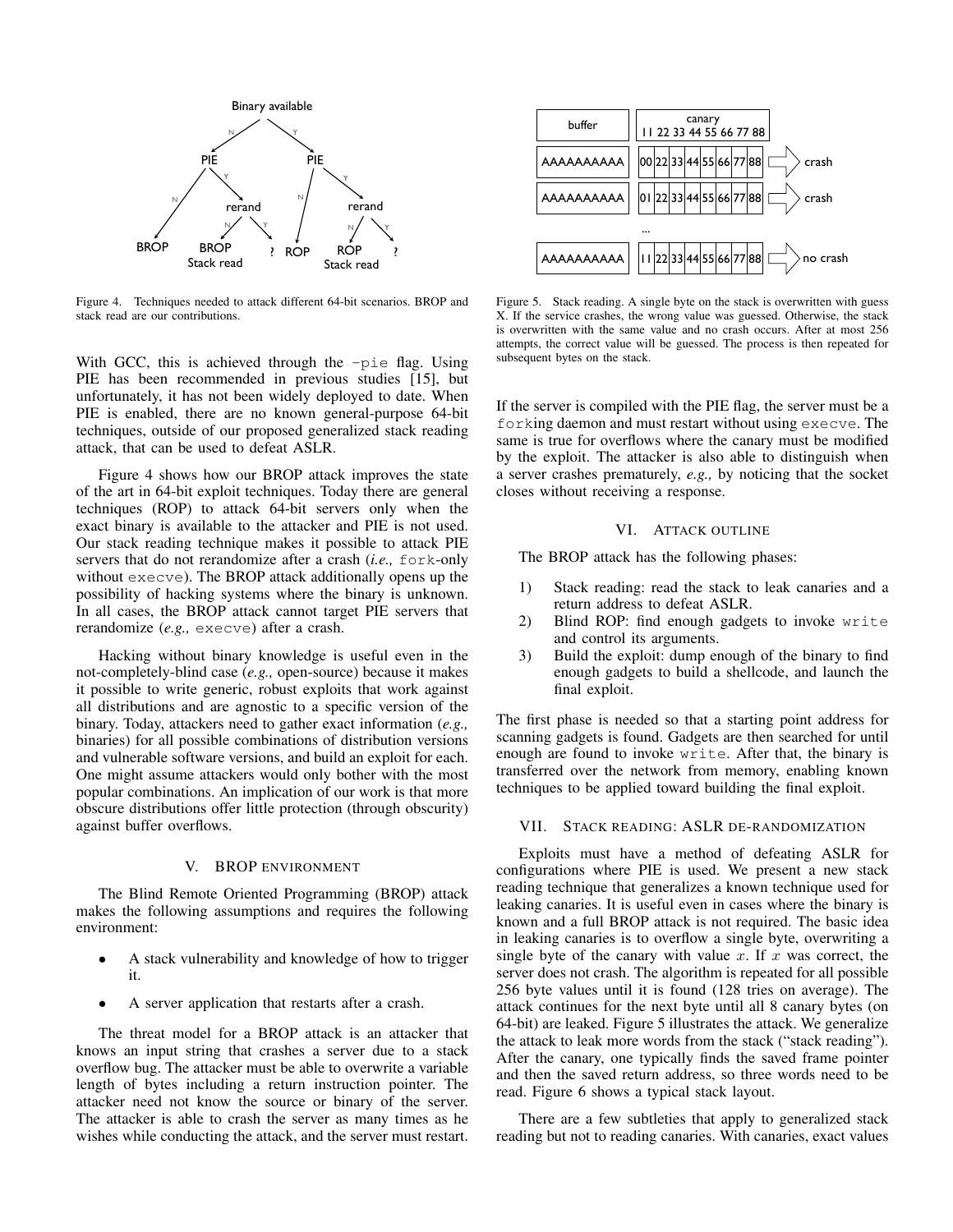<span id="page-4-0"></span>

| buffer | canary |         | saved frame   saved return |
|--------|--------|---------|----------------------------|
|        |        | pointer | address                    |

Figure 6. Typical stack layout. The canary protects saved registers. If it is overwritten (by an overflow) then the program aborts prior to returning to the saved return address.

TABLE I. AVERAGE REQUESTS NEEDED TO BRUTE-FORCE ASLR VERSUS OUR STACK READING TECHNIQUE.

<span id="page-4-1"></span>

| <b>Platform</b> | <b>Entropy</b> | <b>Brute Force</b> | <b>Stack Reading</b> |
|-----------------|----------------|--------------------|----------------------|
| 32-bit Linux    | 16-bits        | $2^{15}$           | 512                  |
| 64-bit Linux    | 28-bits        | 27                 | 640                  |
| 64-bit Mac OS X | 16-bits        | $2^{15}$           | 640                  |

will always be returned because there is only one value canary that is correct. In general though, stack reading will not necessarily return the exact saved instruction pointer present on the stack. It is possible that a slightly different value is returned depending on whether another value still resumes program execution without causing a crash. For example, suppose that 0x400010 was stored on the stack and the value 0x400007 is currently being tested. It is possible that the program keeps executing without crashing and 0x400007 is obtained from stack reading. This is OK as the attacker is searching for any valid value in the .text segment range and not for a specific one.

It is possible that stack reading does not return an address in the application's own .text segment, but rather a return address in a library. This can happen, for example, when the vulnerability lies in a library, or a callback happens. This is fine because gadgets can be found in the library instead. One can also stack read further to find more return addresses, if needed.

On 64-bit x86 systems only a portion of the address space is made available to the operating system (canonical form addresses). This allows us to skip several bytes when reading pointers. For user space processes the top two bytes are always zero. In fact, on Linux the third byte is  $0 \times 7f$  for libraries and the stack. The main binary and heap are usually stored at  $0 \times 00$  for executables compiled without the PIE flag. Thus we can skip on average three bytes (384 requests) when reading addresses.

Table [I](#page-4-1) shows the complexity of using stack reading versus standard brute-force attacks. We compare 32-bit and 64-bit systems across several operating systems. Clearly the bruteforce attack on 64-bit Linux is not practical and attackers have resorted to other techniques to circumvent ASLR. Many attacks have depended on non-randomized (without PIE) binaries that are common on Linux. Similarly Windows exploits have also resorted to attacking binaries that have opted out of randomization, or libraries that randomize once per reboot. Other attacks have used leaked pointers sometimes requiring another vulnerability.

The fact that stack reading succeeds tells the attacker that the BROP environment exists and that a stack overflow, rather than some random bug, is being triggered. A bug like a null pointer dereference may cause a crash for all possible byte values being probed, or a no crash for multiple possible values



<span id="page-4-2"></span>Figure 7. The BROP gadget. If parsed at offset 0x7, it yields a pop rsi gadget, and at offset 0x9, it yields a pop rdi gadget. These two gadgets control the first two arguments to calls. By finding a single gadget (the BROP gadget) one actually finds two useful gadgets.

(as opposed to one only). The words returned by stack reading give further evidence of the BROP attack working because the values can be somewhat sanitized: e.g., a random canary (which always starts with zero on Linux), a frame pointer, and a return address with known upper bits (0x40 for non-PIE or  $0x7f$ 

# VIII. BROP ATTACK

The BROP attack allows writing exploits without possessing the target binary. It introduces techniques to find ROP gadgets remotely and optimizations to make the attack practical.

# <span id="page-4-3"></span>*A. The pieces of the puzzle*

The goal is to find enough gadgets to invoke write. After that, the binary can be dumped from memory to the network to find more gadgets. The write system call takes three arguments: a socket, a buffer and a length. Arguments are passed in rdi, rsi and rdx registers, and the system call number is stored in the rax register. The following gadgets are therefore needed:

1) pop rdi; ret (socket) 2) pop rsi; ret (buffer) 3) pop rdx; ret (length)<br>4) pop rax: ret (write sy 4) pop rax; ret (write syscall number) 5) syscall

While an attack that finds all these gadgets is possible (see Section [VIII-I\)](#page-7-0) we first describe an optimized version that makes the attack more practical.

The first optimization is the *BROP gadget*. Shown in Figure [7,](#page-4-2) the BROP gadget is very common as it restores all callee saved registers. Misaligned parses of it yield a pop rdi and pop rsi. So by finding a single gadget, we find two gadgets that control the first two arguments of a call.

The second optimization is finding a call write. Instead of finding two gadgets (pop rax; ret and syscall) we can find a single call write instruction. One convenient place to find call write is the program's Procedure Linking Table (PLT). The PLT is a jump table used for dynamic linking containing all external library calls made by the application. Figure [8](#page-5-0) shows the structure of an ELF binary; the PLT is the first region to contain valid executable code.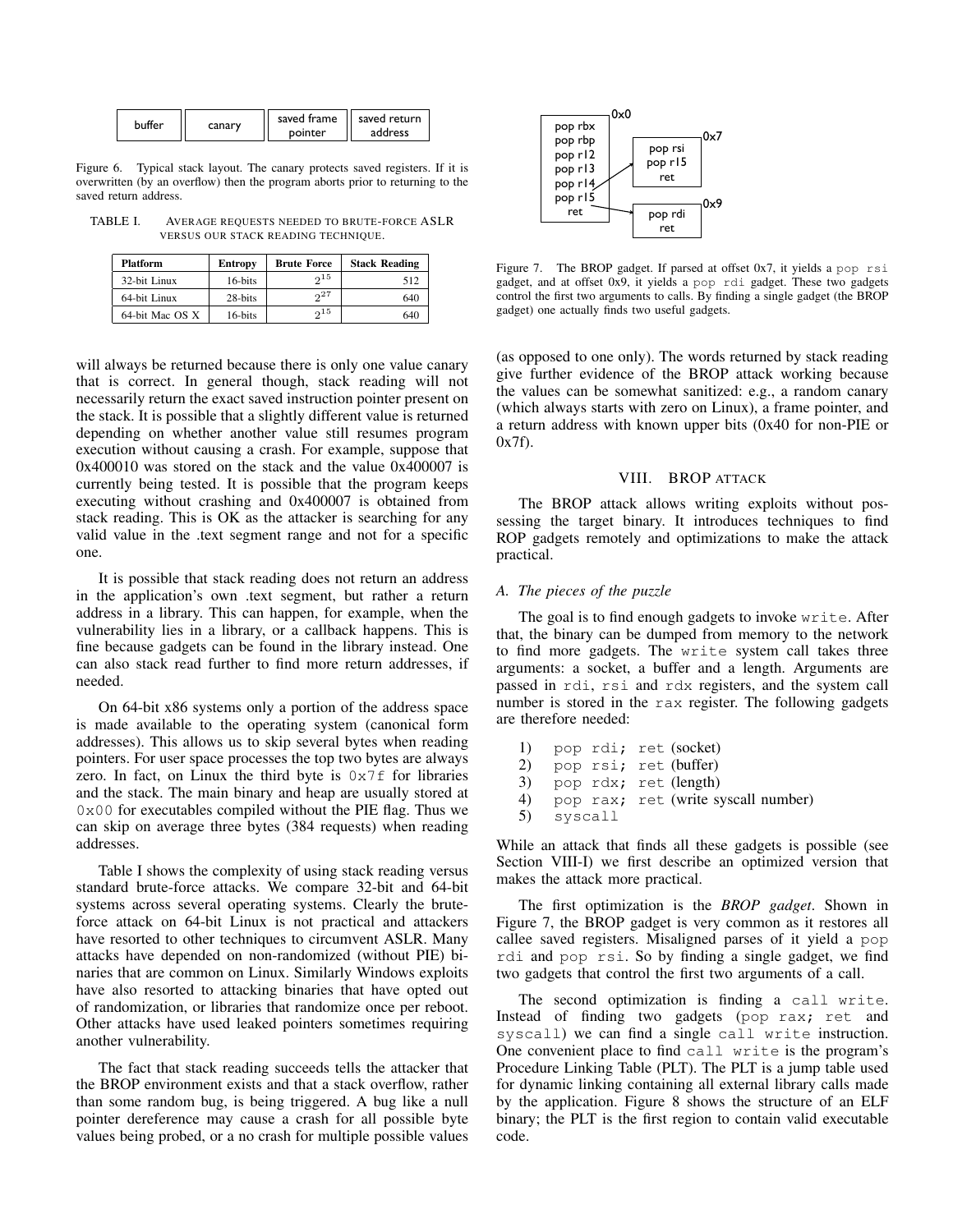

<span id="page-5-0"></span>Figure 8. ELF loaded in memory. The PLT contains a jump table to external functions (*e.g.,* libc calls).

The problem is now reduced to finding the BROP gadget, write's entry in the PLT and a way to control  $r dx$  for the length of the write. Any greater than zero length for write will do as one can leak the binary in multiple small chunks by chaining writes. We note that at the time of exploit, rdx may have a sane (greater than zero) value so having to control rdx may be unnecessary, but for the general case it is. Unfortunately pop rdx; ret gadgets are rare, so an optimization is to find a call to strcmp instead (again in the PLT) which sets rdx to the length of the string being compared. The optimized attack therefore requires:

- 1) Finding the BROP gadget.
- 2) Finding the PLT.
	- Finding the entry for write.
	- Finding the entry for strcmp.

## *B. Finding gadgets and the stop gadget*

The basic idea in finding gadgets remotely is to scan the application's text segment by overwriting the saved return address with an address pointing to text and inspecting program behavior. A starting address can be found from the initial stack reading phase or 0x400000 can be used on default non-PIE Linux. Generally speaking two things will occur: the program will crash or it will hang, and in turn the connection will close or stay open. Most of the time the program will crash, but when it does not, a gadget is found. For example, 0x400000 may point to code with a null pointer dereference and cause a crash. The next address, 0x400001, may point to code which causes an infinite loop and keeps the connection open. These latter gadgets that stop program execution are fundamental to finding other gadgets: we call these stop gadgets.

A problem with using this technique naively for finding gadgets is that even if the return address is overwritten with the address of a useful gadget like pop rdi; ret, the application will still likely crash because it will eventually attempt to return to the next word on the stack, likely an invalid address. The crash would cause us to discard the gadget classifying it as uninteresting. Figure [9](#page-5-1) shows this. To find gadgets we need to stop the ROP chain execution. This is where stop gadgets come in. A stop gadget is anything that would cause the program to block, like an infinite loop or a blocking system call (like sleep). To scan for useful gadgets, one places the address being probed in the return address,



<span id="page-5-1"></span>Figure 9. Scanning for gadgets and the use of stop gadgets. To scan for gadgets one overwrites the return address with a candidate .text address (*e.g.,* 0x400000). If a gadget is found, it will return, so one must add "stop gadgets" to the stack to stop the ROP chain execution so that a return does not cause a crash, making it possible to detect gadgets.

followed by a number of stop gadgets. Note that a pop rdi; ret gadget would pop the next item from the stack into rdi so two stop gadgets would be needed in this case. Each time a useful gadget that does not cause a program crash is found, the stop gadget will run, blocking the program and leaving the socket open (instead of causing a crash). One can now scan the entire .text segment to compile a list of gadgets. The next section describes how the attacker can identify the instructions of a gadget—*e.g.,* differentiate between pop rdi; ret and pop rsi; ret.

Stop gadgets need not necessarily be gadgets that "stop" the program. They are merely a signaling mechanism. For example, a stop gadget could be one that forces a particular write to the network so the attacker can tell whether the stop gadget executed. Another scenario is one in which a stop gadget is already present in the stack frame. The stack will indeed already have multiple return addresses in it, and one of them may act as a stop gadget. For example a server may handle requests in a while-true loop, so returning to that loop may "resume" program execution and another request can be handled. This can be used to signal whether a program crashed or is still alive (*i.e.,* the stop gadget ran). The attacker in this case would populate the stack with the addresses of enough ret instructions to "eat up" enough stack until the next word on the stack is a return address of a previous stack frame that acts as a stop gadget (*e.g.,* returns to the main program loop). This particular optimization is useful for preventing situations where worker processes are limited and infinite loop-type stop gadgets cause all workers to become stuck, making it possible to continue the attack (as is the case with nginx). Section [VIII-J](#page-8-0) describes in more detail how one can attack systems with few worker processes.

## *C. Identifying gadgets*

We now discuss how to classify gadgets. This can be done by controlling the stack layout and inspecting program behavior. We define three values that the attacker can place on the stack:

Probe The address of the gadget being scanned. Stop The address of a stop gadget that will not crash.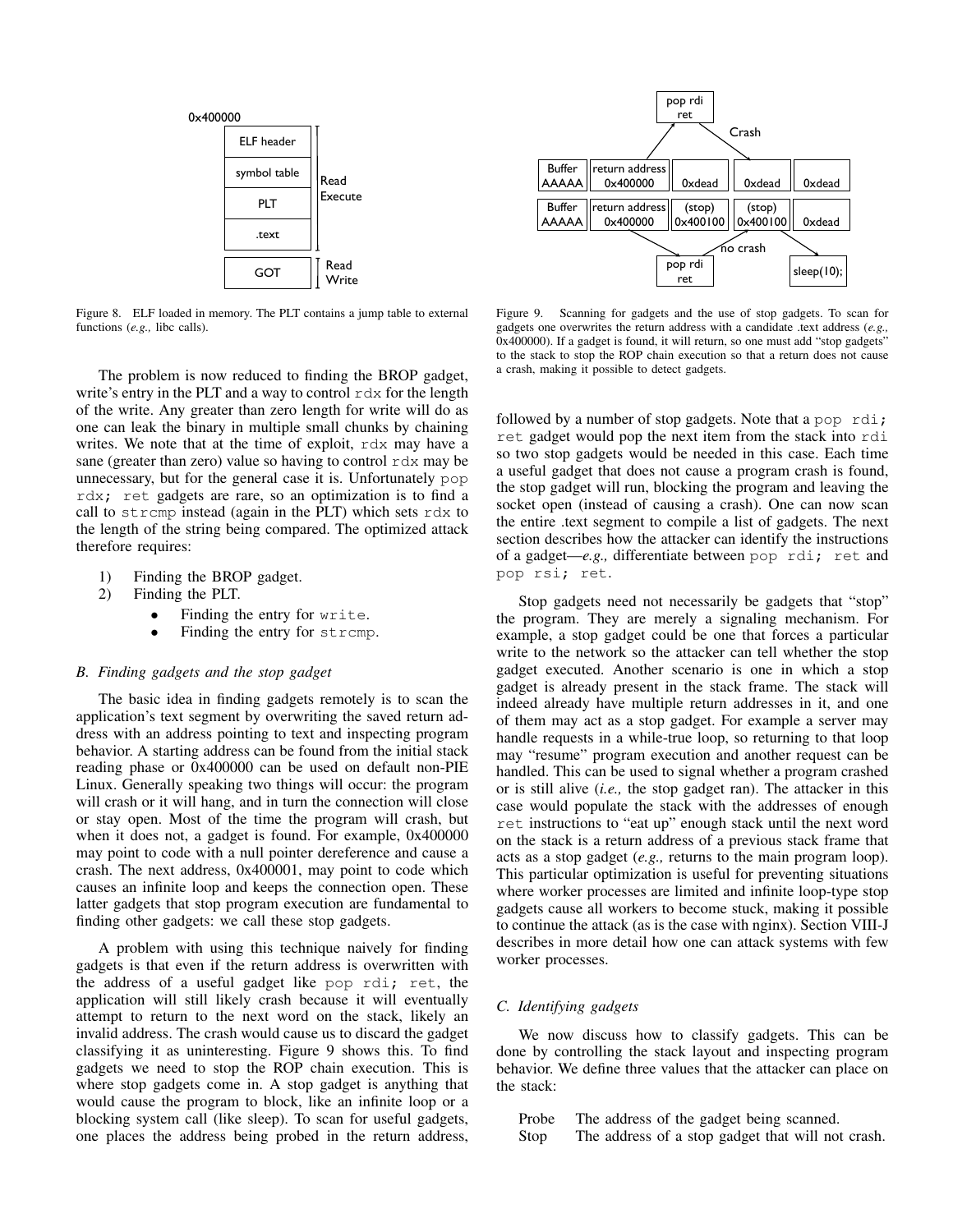

<span id="page-6-0"></span>Figure 10. Scanning for pop gadgets. By changing the stack layout, one can fingerprint gadgets that pop words from the stack. For example, if a "trap gadget" is executed rather than popped, the program will crash.

## Trap The address of non-executable memory that will cause a crash (*e.g.,* 0x0).

The idea is that by varying the position of the stop and trap on the stack, one can deduce the instructions being executed by the gadget, either because the trap or stop will execute, causing a crash or no crash respectively. Here are some examples and possible stack layouts:

- probe, stop, traps (trap, trap, . . . ). Will find gadgets that do not pop the stack like ret or xor rax, rax; ret.
- probe, trap, stop, traps. Will find gadgets that pop exactly one stack word like pop rax; ret or pop rdi; ret. Figure [10](#page-6-0) shows an illustration of this.
- probe, stop, stop, stop, stop, stop, stop, stop, traps. Will find gadgets that pop up to six words (*e.g.,* the BROP gadget).

The traps at the end of each sequence ensure that if a gadget skips over the stop gadgets, a crash will occur. In practice only a few traps (if any) will be necessary because the stack will likely already contain values (*e.g.,* strings, integers) that will cause crashes when interpreted as return addresses.

By using the second stack layout one can build a list of pop x gadgets. One still does not know whether a pop rdi or pop rsi was found. At this point the attack diverges: one can either conduct a "first principles" attack that identifies pop gadgets based on system call behavior, or an optimized version of the attack that relies on the BROP gadget.

The BROP gadget has a very unique signature. It pops six items from the stack and landing in other parts of it pops fewer items from the stack so one can verify a candidate by laying out traps and stop gadgets in different combinations and checking behavior. A misaligned parse in the middle yields a pop rsp which will cause a crash and can be used to verify the gadget and further eliminate false positives. The gadget is 11 bytes long so one can skip up to 7 bytes when scanning the .text segment to find it more efficiently, landing somewhere in the middle of it. If more than 7 bytes are skipped one risks landing on pop rsp and thus not finding a copy of the gadget. After the BROP gadget is found, the attacker can control the first two arguments (rdi and rsi) to any call.



<span id="page-6-1"></span>Figure 11. PLT structure and operation. All external calls in a binary go through the PLT. The PLT dereferences the GOT (populated by the dynamic linker) to find the final address to use in a library.

## *D. Finding the Procedure Linking Table*

To control the third argument (rdx) one needs to find a call to strcmp, which sets rdx to the length of the string compared. The PLT is a jump table at the beginning of the executable used for all external calls (*e.g.,* libc). For example, a call to strcmp will actually be a call to the PLT. The PLT will then dereference the Global Offset Table (GOT) and jump to the address stored in it. The GOT will be populated by the dynamic loader with the addresses of library calls depending on where in memory the library got loaded. The GOT is populated lazily, so the first time each PLT entry is called, it will take a slow path via dlresolve to resolve the symbol location and populate the GOT entry for the next time. The structure of the PLT is shown in Figure [11.](#page-6-1) It has a very unique signature: each entry is 16 bytes apart (16 bytes aligned) and the slow path for each entry can be run at an offset of 6 bytes.

Most of the PLT entries will not cause a crash regardless of arguments because they are system calls that return EFAULT on invalid parameters. One can therefore find the PLT with great confidence if a couple of addresses 16 bytes apart do not cause a crash, and can verify that the same addresses plus six do not cause a crash. These addresses are also the first to have valid code as they are early on in the executable's address space.

The PLT can therefore be found by scanning from the program's origin (0x400000) or backwards from the address leaked through stack reading if the PIE flag was used. Each address must be 16 bytes aligned and 16 bytes can be skipped per probe for efficiency. We note that PLTs are often pretty large (200 entries) so one can skip even more bytes (thus skipping PLT entries) when looking for it to optimize for speed, hoping that a function that will not crash will still be hit.

The stack layout to find a PLT entry will be: probe, stop, trap. The PLT can then be verified by seeing if neighboring entries do not crash, and if offsets of six bytes (the PLT slowpath) still do not cause a crash.

## *E. Controlling rdx via strcmp*

Once the attacker finds the PLT, the question is what function calls do various entries correspond to? One of them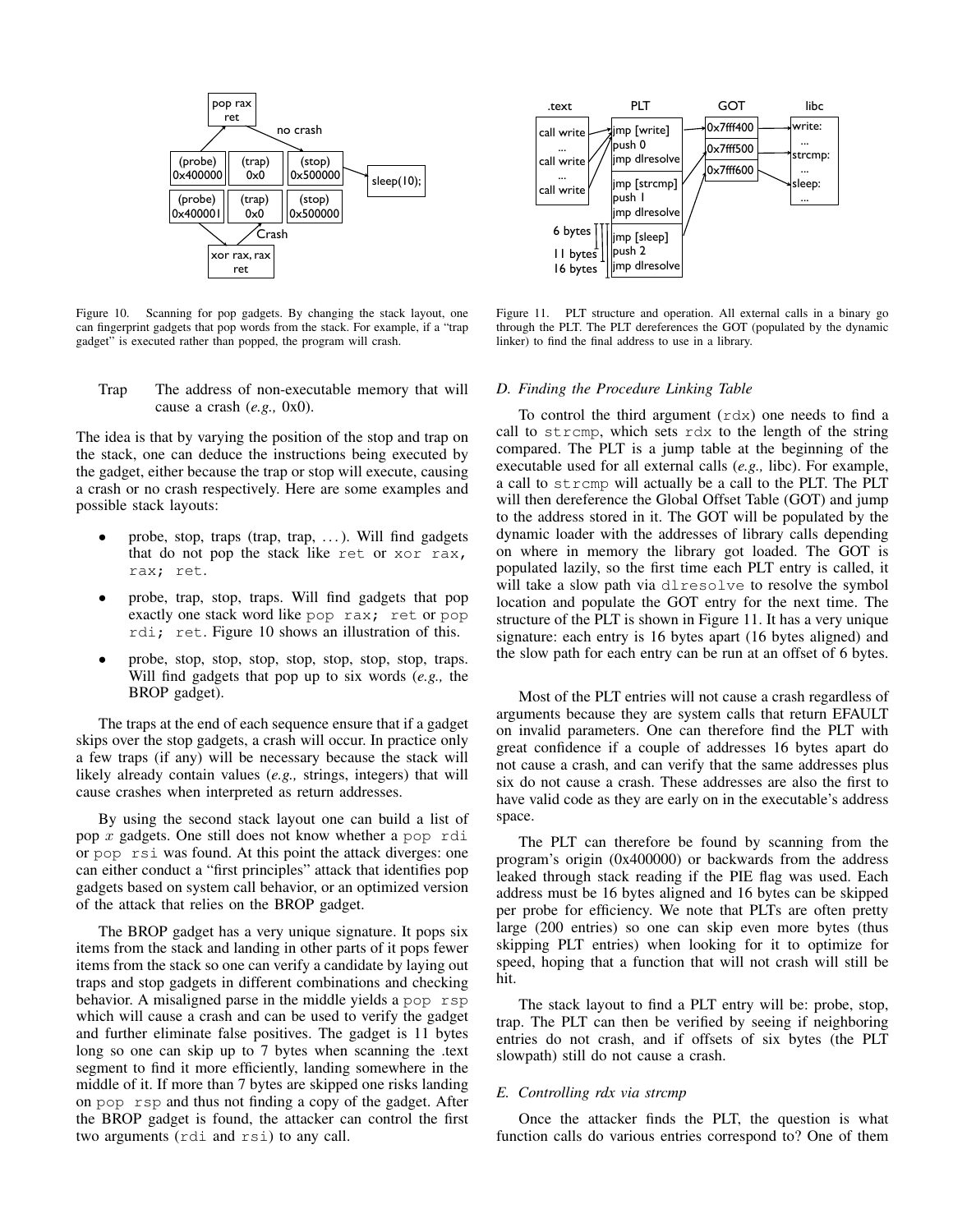will be strcmp, unless the program or one of its libraries does not use that function in which case the attacker can perform a "first principles" attack described later to find pop rdx; ret. We note that there is nothing particular to strcmp apart from it being commonly used and it setting rdx to a greater than zero value. Any other function that does the same will work.

The attacker can identify PLT entries by exercising each entry with different arguments and seeing how the function performs. The first two arguments can be controlled thanks to the BROP gadget. strcmp for example has the following behavior and signature, where "bad" is an invalid memory location (*e.g.,* 0x0) and "readable" is a readable pointer (*e.g.,* an address in .text):

- strcmp(bad, bad): crash
- strcmp(bad, readable): crash
- strcmp(readable, bad): crash
- strcmp(readable, readable): no crash

The attacker finds strcmp by finding an entry that responds to the previously mentioned signature. The PLT can be scanned in two ways. The attacker will have the address of a valid PLT entry, found previously. The naive technique is to probe addresses  $\pm$  0x10 bytes. A more effective technique that avoids running off either end of the PLT is using the PLT's slow path. The PLT slow path pushes the PLT entry number on the stack and then calls dlresolve. This call is present in each PLT entry at offset 0xb. One can therefore overwrite the saved return address with the PLT entry found + 0xb, followed by the entry number one wishes to probe (starting at zero) to systematically scan all PLT entries from the first one.

Once strcmp is found, the attacker can set rdx to a non-zero value by just supplying a pointer to either a PLT entry (non-zero code sequence) or the start of the ELF header (0x400000) which has seven non-zero bytes.

False positives can be found when searching for strcmp. Interestingly though, in all our tests we found that strncmp and strcasecmp were found instead, and all had the effect of setting rdx to a value greater than zero, thereby fulfilling the same purpose.

# *F. Finding write*

The attacker so far can control the first three arguments to any call: the first two via the BROP gadget, and the third one indirectly via strcmp. write can now trivially be found by scanning each PLT entry and forcing a write to the socket and checking whether the write occurred. The only complication is figuring out the file descriptor number for the socket. There are two approaches: chaining multiple writes each with different file descriptor numbers in a single ROP chain, or opening multiple connections and using a relatively high file descriptor number in hope that it will match one of the connections. We use both techniques in combination.

Linux restricts processes to a maximum of 1024 simultaneously open file descriptors by default, making the search space small. Further, POSIX requires that new file descriptors use the lowest number available, so in practice searching the first few file descriptors works well.

## *G. Concluding the attack*

At this point the attacker can write the entire .text segment from memory to the attacker's socket, disassemble it, and find more gadgets. The attacker can also dump the symbol table and find useful functions in the PLT like dup2 and execve. Generally speaking the attacker will need to:

- 1) Redirect the socket to standard input / output. The attacker can use dup2 or close, followed by either dup or fcntl(F\_DUPFD). These are often in the PLT.
- 2) Find "/bin/sh" in memory. An effective technique is to find a writable memory region like the environment, environ, from the symbol table, and read "/bin/sh" from the attacker's socket to that address.
- 3) execve the shell. If execve is not in the PLT, the attacker will need to transfer more of the binary to find a pop rax; ret and syscall gadget.

Dumping the symbol table is not as straightforward as one might hope. While the ELF header is loaded in memory, the section table (at the end of the binary) is not. The section header contains information about the start of the symbol table. In order to find the symbol table without this information, the attacker must start dumping the binary from the start until ASCII strings (function names) are found (which is the dynstr section). Based on the dynstr section, other adjacent sections containing symbol table information can be found.

## *H. Attack summary*

The optimized BROP attack is as follows:

- 1) Find where the executable is loaded. Either 0x400000 for non-PIE executables (default) or stack read a saved return address.
- 2) Find a stop gadget. This is typically a blocking system call (like sleep or read) in the PLT. The attacker finds the PLT in this step too.
- 3) Find the BROP gadget. The attacker can now control the first two arguments to calls.
- 4) Find strcmp in the PLT. The attacker can now control the first three arguments to calls.
- 5) Find write in the PLT. The attacker can now dump the entire binary to find more gadgets.
- 6) Build a shellcode and exploit the server.

The attack requires a single (partial) scan of the executable. The PLT is the first part of an executable and is also the first item the attacker needs to bootstrap (*i.e.,* finding a stop gadget). The BROP gadget is found in the .text segment, which lives just after the PLT, streamlining the attack. After the BROP gadget, the attack is very efficient because it's a matter of scanning the PLT (relatively few entries) for two functions. The attack complexity is therefore based on the density of BROP gadgets and how long it takes to find the PLT.

## <span id="page-7-0"></span>*I. First principles attack*

One may think that eliminating BROP gadgets from executables or making the PLT difficult to find will stop BROP attacks. This is not the case and we present a less efficient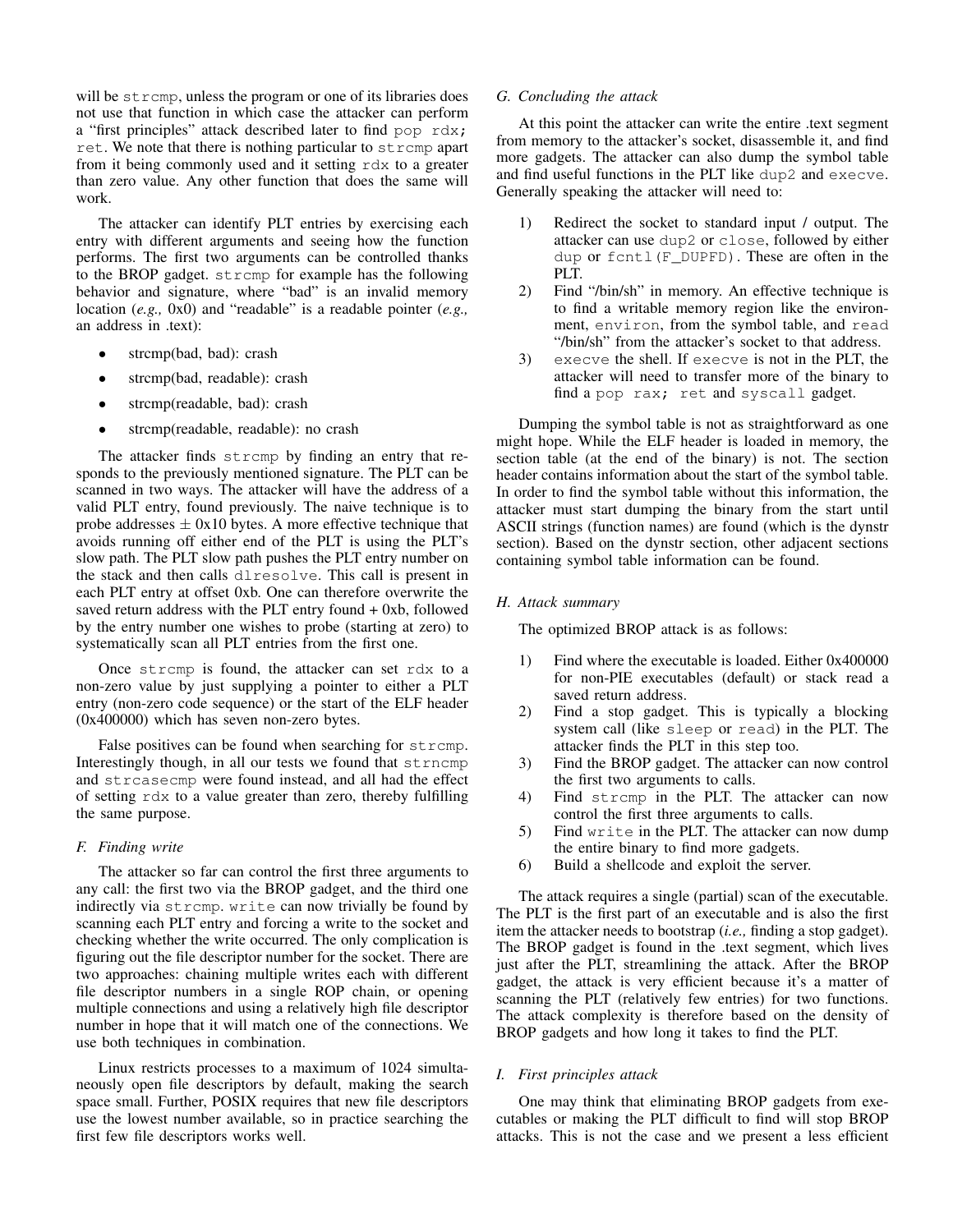version of the attack that relies neither on the BROP gadget nor the PLT. The attack finds all the gadgets listed in Section [VIII-A,](#page-4-3) namely the register pops and syscall. The attack outline is:

- 1) Find all pop  $x$ ; ret gadgets.<br>2) Find a syscall gadget.
- Find a syscall gadget.
- 3) Identify the pop gadgets previously found.

The attacker starts by finding a stop gadget and all pop  $x_i$  ret instructions. The difficulty is now in identifying the pop instructions and finding a syscall gadget. The idea is to identify the pop instructions based on system call behavior after tweaking system call arguments, in a similar way as to how strcmp was found in the optimized attack. There is a bootstrap problem, however, because to find syscall one must control the system call number  $(rax)$ , so one must have a priori identified pop rax; ret.

The solution is to chain all pop instructions found by the attacker, popping the desired system call number, and one of them will likely be rax. The system call to use is pause() which takes no arguments and so ignores all other registers. It also stops program execution until a signal is raised and so it acts as a stop gadget, making it identifiable. The attacker can now append the probe address for syscall to the pop chain to find a system call gadget. Once an address that makes the program pause is found, the attacker can eliminate the pops one by one to find which one controls rax.

At this point the attacker has the address of a syscall gadget and a pop rax; ret gadget. The attacker also holds a list of unidentified pops. These are identified by using the following system calls:

- 1) First argument (pop rdi): nanosleep(len, rem). This will cause a sleep of len nanoseconds (no crash). rem is populated if the sleep is interrupted, and it can be an invalid address as it is checked only after the sleep.
- 2) Second argument (pop rsi): kill(pid, sig). If *sig* is zero, no signal is sent, otherwise one is sent (causing a crash). The *pid* need not be known: it can be zero which sends the signal to all the processes in the process group. To verify whether the signal is sent, the attacker can open multiple connections (going to different worker processes) to see if those connections are killed or not.
- 3) Third argument (pop rdx): clock\_nanosleep(clock, flags, len, rem). Similar to nanosleep but takes two additional arguments, making the third argument control the sleep length.

One can now call write and continue the attack by dumping the .text segment and finding more gadgets. While this attack is more general, it is more complex to perform because it requires two scans of the .text segment: one to find a list of pop gadgets, and one to find a syscall gadget.

A significant optimization is that all pop rax; ret gadgets we found were misaligned parses of add  $\text{rsp}$ ,  $0 \times 58$ ; ret. This information can be used to classify pop rax gadgets independently of syscall gadgets and significantly speed up the attack—one no longer needs to scan the entire .text segment twice. One can scan for the add rsp, 0x58 gadget by setting up the stack with 11 traps followed by the stop gadget. To verify the gadget, the attacker jumps to the misaligned parse that yields pop rax, verifying that only one word is popped, which can be done by setting up the stack with a single trap followed by the stop gadget.

# <span id="page-8-0"></span>*J. Other low-level details*

In this section we list a number of not so obvious low-level attack details, many of which added to the attack's stability.

*a) Stack reading with zeros:* We found that an effective way to stack read is placing zeros in words like the saved frame pointer. It is likely to find an instruction pointer that does not crash the program regardless of the frame pointer. It also makes stack reading more robust when different worker processes are being used, each with a slightly different frame pointer. It may be impossible to finish reading a partially read frame pointer when being sent to a different worker process since all values will cause a crash. Forcing a zero word in this case will eliminate this problem.

*b) Further* strcmp *verification:* To further verify strcmp, we run it against the last byte of the vsyscall page, which is mapped at a static location. strcmp will terminate prior to reaching the end of vsyscall, not causing a crash. Most other functions instead will attempt to read past the vsyscall page causing a crash. This will prune functions that do not normally crash when supplied two readable arguments.

*c) Dealing with small buffers:* Sometimes attackers must minimize the length of ROP chains and be able to exploit small buffers. This situation occurs, for example, due to short reads or having to keep some memory intact (*e.g.,* not touching a canary), which limits the length of the overflow and the buffer space available. The yaSSL+MySQL exploit requires this optimization in order to avoid corrupting a canary. This is a checklist for conducting BROP with short ROP chains of at most 8 words (64 bytes):

- Find actual PLT entries based on their address, not based on their push number and slow path. This will make PLT invocation a shorter ROP chain.
- Dump the binary with a minimal ROP chain: strcmp address to dump, do not set rsi again (already set for strcmp), and call write. If zero is read, the dumped address contained a zero. Otherwise a small amount of the binary (up to a zero) will be read. Continue this until a pop rdx is found. After that use pop rdx to control the length rather than strcmp (shorter ROP chain).
- Create the shellcode environment in multiple stages: one connection to dup the attacker's socket, one to read "/bin/sh" into memory, and one to execve. All these connections (apart from execve) must terminate the ROP chain with a stop gadget to prevent a crash since the worker process is being prepared incrementally.

*d) Dealing with few event-based workers:* There are situations where an application is configured with very few eventbased workers which can all become unresponsive during the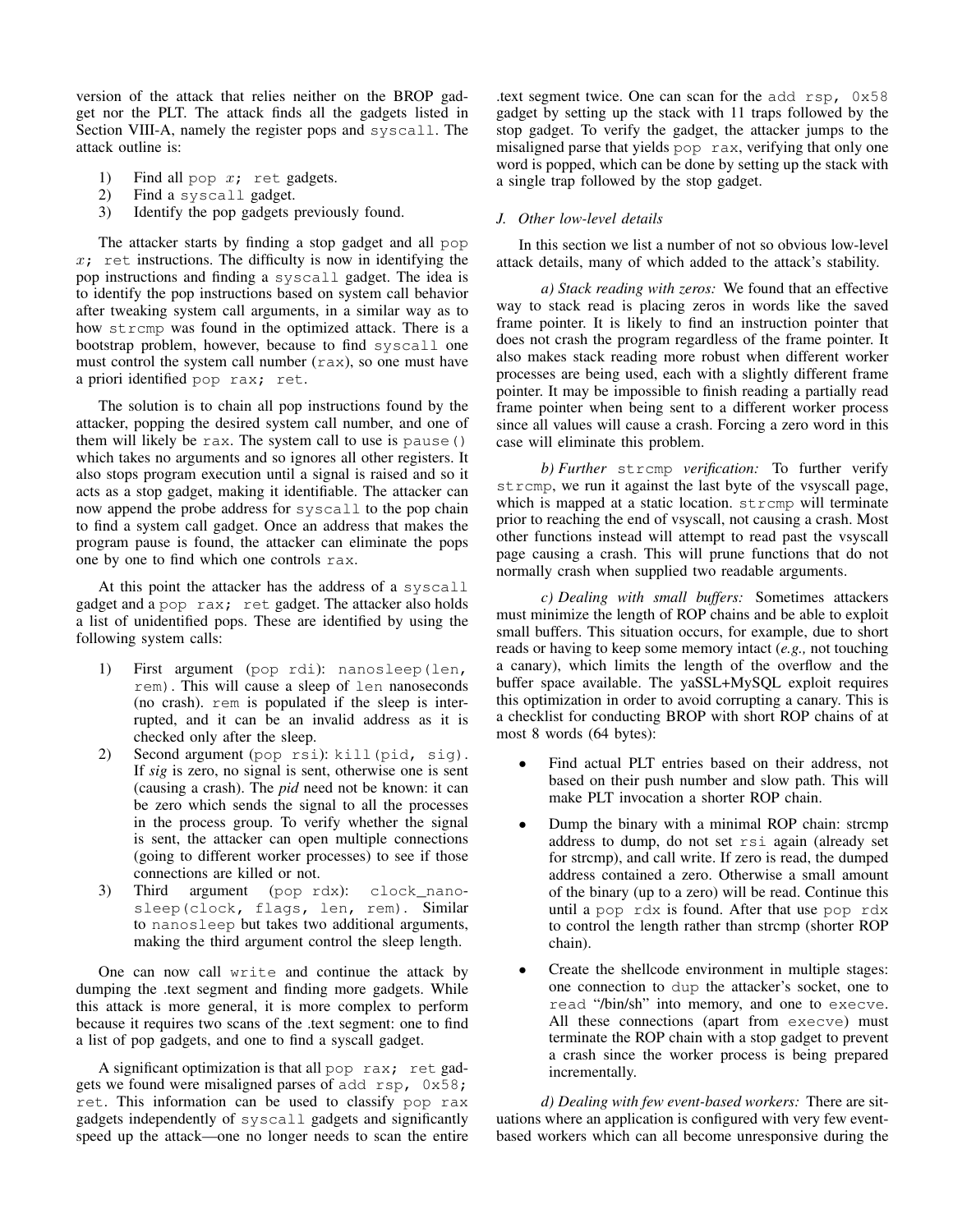BROP attack, as they are all running the stop gadget (*e.g.,* an infinite loop) making it impossible to continue the attack. nginx is such an example and is configured with four workers by default. This is not a problem with applications that fork per connection or multi-threaded workers. In the latter case, one can connect and be handled by a new thread, and then send an exploit that causes a crash to kill any stuck threads in that process. Our general solution however is to try and use a stop gadget that returns to a higher call frame (*stack-based stop gadget*) rather than an infinite-loop-based one when possible. Our implementation uses the following algorithm, which works when at least three worker processes exist:

- 1) Find a PLT-based stop gadget (*e.g.,* sleep).
- 2) Find a PLT entry that returns. This is any PLT function that does not crash and does not cause an infinite loop (*i.e.,* does not act as a stop gadget). This function is useful because it mimics a *ret* instruction, allowing us to pop individual words from the stack (effectively acting as a nop in ROP). We will call this the "return gadget".
- 3) The first two steps of this algorithm will cause two workers to hang. Further hanging can now be avoided and the goal is to find a stack-based stop gadget by incrementally populating the stack with return gadgets. That is: attempt an exploit with a single return gadget. Then repeat with two, then three, and so on. Eventually, if a stack-based stop gadget is present, the application will not crash. The algorithm should give up if such gadget is not found after a certain depth, and if so, the PLT-based stop gadget must be used. If the gadget is found, however, the stack setup for the continuation of the attack will now be the ROP chain being probed, followed by a number of return gadgets to pad up to the depth found, which will then be followed by the stack-based stop gadget (not overwritten by the attacker).

The most conservative implementation that will work with even a single worker processes, stack reads higher stack frames to leak more return addresses, and attempts to return to those to see if program resumption occurs. This is rather inefficient, however, as a lot of stack may have to be read.

# IX. IMPLEMENTATION

We implemented the BROP attack in a tool called "Braille" that automatically goes from a crash to a remote shell. It is written in 2,000 lines of Ruby code. Braille is essentially a meta-exploit that takes a driver function that can crash a server, and figures out all the information needed to build an exploit. The interface is as simple as:

```
try_exp(data) -> CRASH, NO_CRASH, INF
```
The driver needs to implement the  $try\_exp()$  function and guarantee that when given enough "data" bytes it will end up overwriting a saved return address on the stack. The function returns CRASH if the socket closes after sending the data, NO CRASH if the application appears to behave normally, or INF if the socket stays open for longer than a timeout. The timeout is automatically determined by the framework based on how quickly a crash is detected. The NO CRASH

```
def try_exp(data)
  s = TCPSocket.new($victim, 80)
  req = "GET / HTTP/1.1\r\n\req << "Host: site.com\r\n"
  req << "Transfer-Encoding: Chunked\r\n"
  req << "Connection: Keep-Alive\r\n"
  req << "\r\n"
  req << "#{0xdeadbeefdead.to_s(16)}\r\n"
  req << "\#{data}"
  s.write(req)
  if s.read() == nil
    return RC_CRASH
  else
    return RC_NOCRASH
  end
end
```
<span id="page-9-0"></span>Figure 12. nginx exploit driver code. It merely wraps the input string provided by Braille into an HTTP chunked request and returns a CRASH signal if the connection closes.

return code is useful for probing the length of the buffer being overflowed or when stack reading. This return code is expected when no overflow occurs or when the same value was overwritten on the stack. The INF return code is expected when looking for gadgets as it indicates that the stop gadget ran ("infinite loop"). In later phases of the attack where data is expected from the socket, for example after write has been found and the binary is being dumped, a raw flag can be passed to return the actual socket instead of the CRASH / INF result code.

The driver code can be as simple as opening a socket to the server, and sending the data over the socket, raw. Often however, services expect data to be in a certain format. For example, HTTP headers may need to be present. The driver is responsible for this formatting. We wrote three drivers, all of which were under 100 lines of code. One passed data raw, one constructed an SSL packet and another one a chunked HTTP request. Figure [12](#page-9-0) shows the code of a basic version of the nginx driver.

We also implemented a generic IP fragmentation router which is useful in cases where a single large TCP read is needed to overflow a buffer. For example overflowing a 4096-byte buffer with a single non-blocking read may be impossible with an MTU of 1500, as there may not be enough data queued, making the exploit unreliable. Our router instead sends large TCP segments as multiple IP fragments so that read is guaranteed to return a large packet, triggering the overflow reliably. We implemented it in 300 lines of C code. It creates a virtual tun interface where no TCP segmentation occurs—a single write is sent as multiple IP fragments and as a single TCP packet. This router was needed for nginx, for example.

Sending TCP segments out of order would be an alternative approach which may work and be more robust to firewalls.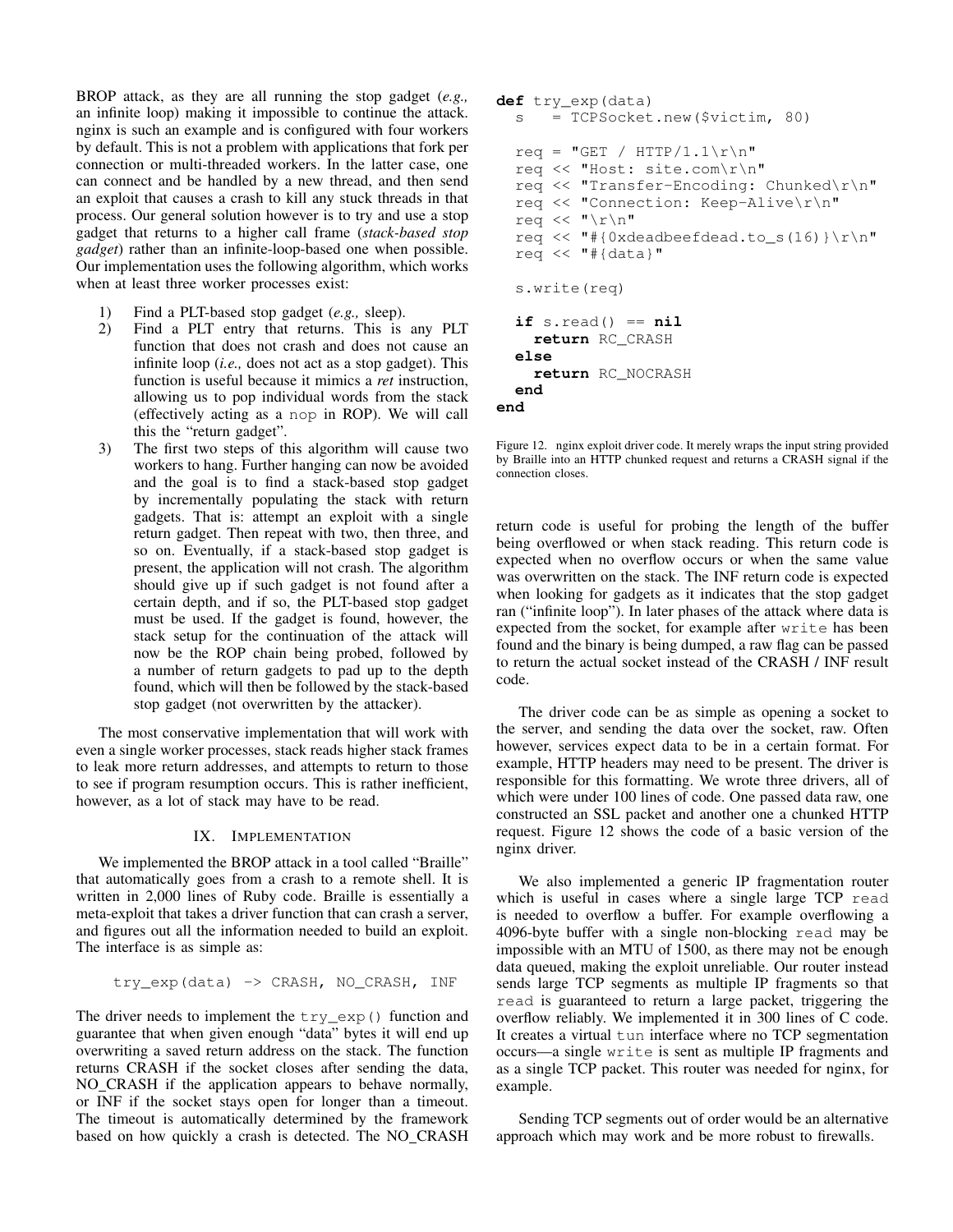ClientHello ch;

```
for (uint16 i = 0; i < ch.suite_len_; i += 3) {
 input.read(&ch.cipher_suites_[j], SUITE_LEN);
  j += SUITE_LEN;
}
```

```
input.read(ch.session_id_, ch.id_len_);
```

```
if (randomLen < RAN_LEN)
 memset(ch.random_, 0, RAN_LEN - randomLen);
```

```
input.read(&ch.random_[RAN_LEN - randomLen],
          randomLen);
```
<span id="page-10-0"></span>Figure 13. Vulnerable code in yaSSL. The attacker controls suite\_len\_, id\_len\_ and randomLen. The ClientHello buffers are fixed sized, on the stack. Using randomLen as an attack vector lets an attacker overwrite, via pointer arithmetic, a return address without having to touch the canary. randomLen cannot be too large or it will hit the canary, and so only a small buffer is available for the exploit in this condition.

## X. EVALUATION

We tested the BROP attack in three scenarios:

- 1) An open-source SSL library with a known stack vulnerability (yaSSL). This mimics the scenario where one is attacking a proprietary service that is believed to use a vulnerable open-source component. As a sample target we used an older version of MySQL that used yaSSL.
- 2) An open-source software with a known stack vulnerability (nginx), manually compiled from source. In this scenario the attacker knows the source of the entire server but does not hold the binary.
- 3) A toy closed-binary proprietary service with a stack vulnerability. This was written by a colleague and both the binary and source were kept secret. Ideally we would have tested this against a real-world proprietary service but it would have been difficult to do so legally.

The vulnerabilities were as follows.

*a) yaSSL:* Figure [13](#page-10-0) shows the vulnerable code in yaSSL. The SSL hello packet has variable length values for the cipher-suite, session id, and client random. The lengths are specified in the packet, and yaSSL copies these values into fixed sized buffers on the stack. This makes it possible to exploit the program in three ways by overflowing any of the buffers. Interestingly, the copy for the client random contains pointer arithmetic which makes it possible to write on the stack starting from the saved return address instead of being forced to overwrite the canary. This is important for MySQL where the server is re-executed after a crash and so stack reading for canaries would not work because the canary will have changed. The caveat of using this approach is that the size of the overflow is small in practice: if a large buffer is used (large randomLen) then the canary will be overwritten. One is therefore forced to use short buffers. Braille is implemented carefully to support short buffers by using short ROP chains.

*b) nginx:* HTTP requests can be sent as chunks, where each chunk has a length, followed by the chunk data. If a large chunk value is supplied, it will be stored in a signed variable

#### **typedef struct** {

```
...
  off_t content_length_n;
} ngx_http_headers_in_t;
```
u\_char buffer[NGX\_HTTP\_DISCARD\_BUFFER\_SIZE];

```
size = (size_t) ngx_min(
           r->headers_in.content_length_n,
            NGX_HTTP_DISCARD_BUFFER_SIZE);
```
n = r->connection->recv(r->connection, buffer, size);

<span id="page-10-1"></span>Figure 14. Vulnerable code in nginx. The attacker controls content\_length\_n (signed) and can supply a negative value. size will be unsigned, resulting in a large number if content\_length\_n is negative. buffer is 4096 bytes long, on the stack.

<span id="page-10-2"></span>TABLE II. CUMULATIVE NUMBER OF REQUESTS PER BROP ATTACK PHASE.

| <b>Attack phase</b> | Proprietary server | vaSSL + MvSOL | nginx |
|---------------------|--------------------|---------------|-------|
| Stack reading       | 1028               | 406           | 846   |
| find PLT            | 1394               | 1454          | 1548  |
| find BROP gadget    | 1565               | 1481          | 2017  |
| find strcmp         | 1614               | 1545          | 2079  |
| find write          | 1624               | 1602          | 2179  |
| dump bin & exploit  | 1950               | 3851          | 2401  |
| Time (min)          | 5                  | 20            |       |

resulting in a negative number. A check is performed if the size (now negative) is smaller than the buffer size. The size is then cast to an unsigned value passed as the length parameter to read, making it possible to read a large chunk into a 4096 byte buffer on the stack. Figure [14](#page-10-1) shows the vulnerable code in nginx.

*c) Proprietary service:* When sending a short string, "OK" was read from the server. On a very long string, the connection closed.

We ran Braille against all three attack scenarios, without any application-specific optimizations, and the attack succeeded in all cases. We evaluate the following aspects:

- 1) Performance: number of requests and time.
- 2) Stability: how robust the attack is.
- 3) Attack paired with source-code knowledge: whether having access to the source code (but not the binary) can make the attack better.

# *A. Performance*

Table [II](#page-10-2) shows the cumulative number of requests needed for each attack phase. The attack can complete in under 4,000 requests, or 20 minutes. This is acceptable given that in the past attacks on 32-bit ASLR required on average 32,768 requests [\[9\]](#page-15-8). In all cases, in about 1,500 requests the attack is able to defeat canaries, ASLR and find a stop gadget. That's how long it takes to go from zero knowledge to being able to execute a useful code fragment. From then on, it's a matter of finding the BROP gadget which, depending on its popularity, can take between 27 to 467 requests.

Table [III](#page-11-0) shows how popular the BROP gadget is and how many probes are expected to find it in a sample set of binaries.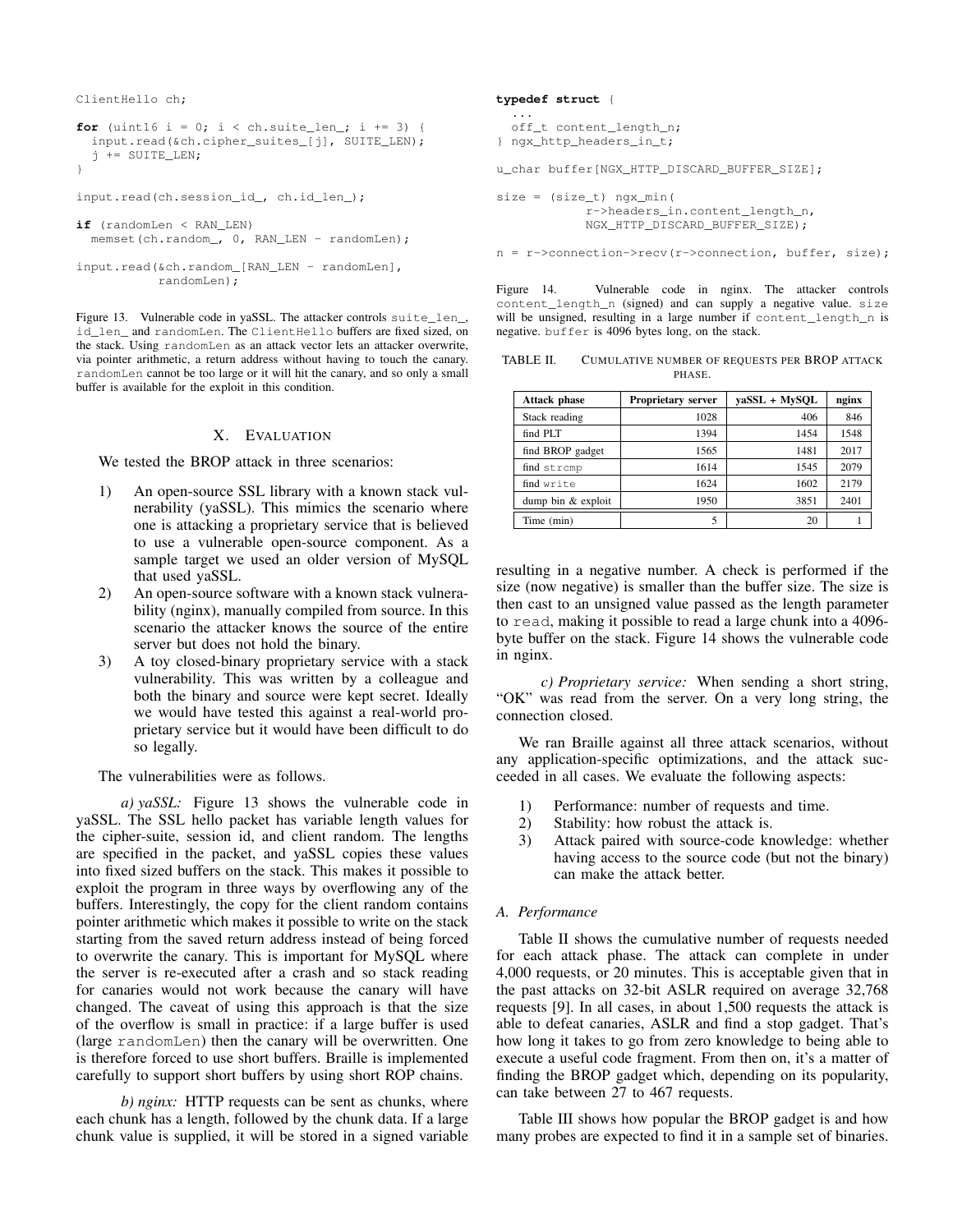<span id="page-11-0"></span>TABLE III. BROP GADGET FREQUENCY.

| <b>Binary</b>       | <b>BROP</b> count | expected scan length (density) |
|---------------------|-------------------|--------------------------------|
| proprietary service | 194               | 154                            |
| <b>MySOL</b>        | 639               | 501                            |
| nginx               | 130               | 566                            |
| Apache              | 65                | 860                            |
| OpenSSH             | 78                | 972                            |



<span id="page-11-1"></span>Figure 15. Attack complexity for nginx. The number of requests needed for each phase are shown. Broadly speaking, the attack's complexity is split in four parts: stack reading, finding the PLT, finding the BROP gadget, and dumping the binary to finish the attack.

The data shows the number of BROP gadgets present, and their density:  $\frac{\text{text size}}{7 \times \text{BROP} \text{count}}$  (recall that 7 bytes can be skipped per probe due to the size of the gadget). The BROP gadgets appears very popular and can be found in under 1,000 address probes. Note that in practice more requests will needed to verify the gadget and weed out false positives.

After the BROP gadget is found, finding write takes only a few additional requests, and can usually be found in approximately 2,000 requests total. At this point the attack is almost complete. One may choose to manually write very specific parts of the binary to minimize the number of requests based on the information learned. Otherwise, our Braille tool starts dumping the binary from its start, until the entire symbol table is dumped so that a shellcode can be constructed. The attack typically completes within 500 additional requests (about 2,500 total). In the case of yaSSL, it took many more requests to dump the binary because the buffer being overflowed was very short and so Braille was limited in how long the ROP chain could be. Braille was forced to dump the binary in small chunks to find a pop rdx; ret (a rare gadget) before the rest of the binary could be downloaded in larger chunks.

Figure [15](#page-11-1) shows the complexity of the attack for nginx. The attack's overhead can be split into four parts: stack reading (35%), finding the PLT (29%), finding the BROP gadget (20%) and finishing off (16%). Note that if canaries are not used (or can be bypassed, like in yaSSL) and the PIE flag is not used (the default) then stack reading can be avoided altogether. Finding the PLT largely depends on the size of the executable and how many PLT entries are skipped during a scan. The BROP gadget scan will depend on its frequency, as previously mentioned.

The attack can complete within 20 minutes. MySQL took a long time because it took a while for it to restart after each crash. nginx was fastest (only one minute) because a non-time based stop gadget was used. An HTTP keep-alive connection was used and so after the exploit request, a normal request was sent to check if the connection was still alive. In the proprietary server case instead, a timeout had to be used to determine if the server was still alive which made the attack slower.

The attack clearly is noisy but we argue that if it executes fast enough, the attacker may be able to perform whatever activity he needs to do before getting caught. nginx for example logs each crash, in a file owned by root. The server runs as nobody so the attacker would not be able to erase the logs. We notice, however, that the worker processes keep file descriptors to the logs open, making it possible to write a shellcode to call ftruncate to erase traces of the attack.

## *B. Stability*

The three servers use worker processes very differently, exercising BROP in different ways. In all cases the BROP attack was reliable and completed unassisted without hanging or causing denial-of-service.

MySQL is (typically) single process, multi-threaded. On a crash, a script (mysqld\_safe) reexecutes the server. The BROP attack works under the default configuration (no PIE, but canaries) despite the re-execution because the canary is never hit thanks to how the bug is being exercised. If compiled with the PIE flag, the attack would not work as one couldn't read a (changing) return address from the stack to defeat ASLR. This does not apply to nginx and the toy proprietary service where due to their forking nature, the attack would succeed even when PIE is used.

nginx has multiple worker processes and has a singlethreaded, event-based architecture. Most distributions configure four worker processes by default. This makes it a tricky scenario because an infinite loop based stop gadget would hog the worker completely, and one gets only four shots by default. The stop gadget here was returning to a higher stack frame, which avoided any blocking. With a specialized exploit, we are able to exploit nginx even when configured to use a single worker.

The proprietary server forked once per connection. This makes the attack very reliable as there is a virtually infinite number of worker processes available. We did not know *a priori* about the details of the server but it contained a few unique things. The stack overflow was one stack frame above the actual bug as there was a function that wrapped the read system call. The server also contained a single loop, dependent on a variable used to exit the loop when shutting the service down. This created the additional challenge that the loop was not easily usable as an infinite loop gadget.

The stop gadgets for yaSSL+MySQL, nginx and the proprietary server respectively were: futex, returning to a higher call frame, and sleep.

The yaSSL+MySQL scenario offered a very small overflow buffer and shows that BROP can work even with small buffers (64 bytes are sufficient).

The key to the success and stability of the BROP attack is that the attacker needs to scan for a single item at any given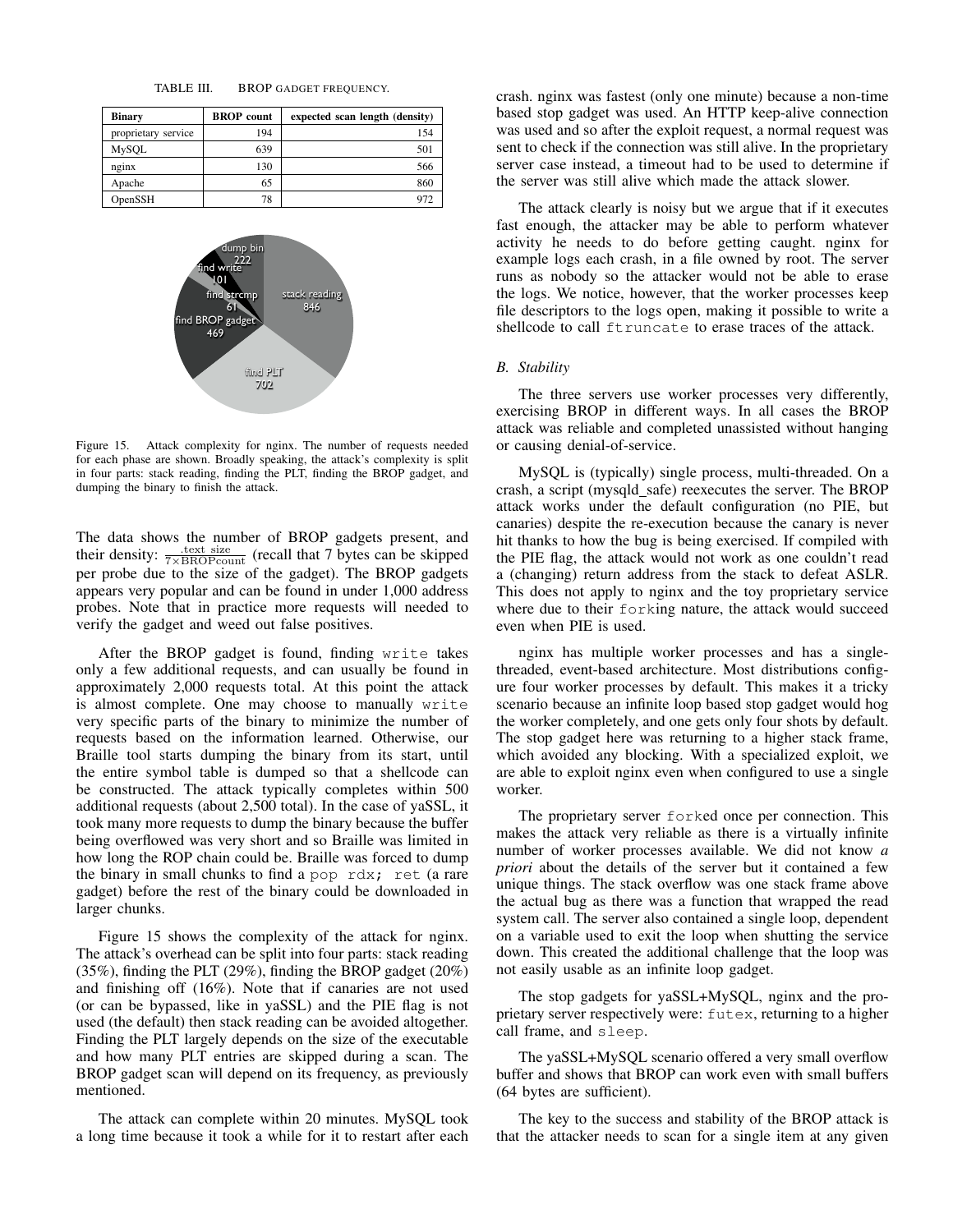time. There are no dependencies between the items required for the attack. Also, the items that are being looked for have very prominent signatures (*e.g.,* the PLT and BROP gadget) and no false positives were found during the attack. The attack also gets more robust as it progresses.

# *C. Source-code aid*

If the attacker has some knowledge of the server (*e.g.,* source code) the number of requests may be brought down. In nginx for example, the attacker does not need to find a stop gadget because one is already present in a higher stack frame. The attacker also has an idea of how large the binary is and how many PLT entries there should be, making the PLT scanning faster, *e.g.,* by skipping more entries and starting closer to the PLT. In the case of nginx, the overflow happens right after a read call so rdi (the first argument) has the socket number. The attacker can exploit this fact by calling write without setting rdi or calling dup2 to copy the file descriptor to a fixed number; by comparison the generic attack must brute-force the file descriptor number. Knowing that reads are non-blocking is also useful so that the IP fragmentation router is used to trigger the overflow. With all this in mind, we wrote an nginx optimized version of the BROP attack that took under 1,000 requests on a default Debian install (no canary or PIE). This exploit should work on any distribution as it is not binaryspecific.

Source knowledge helped in the yaSSL case too. The bug could be exploited in three ways, but only one allowed circumventing canaries. All three vulnerabilities would have to be revealed through remote fuzz testing and triggered independently. BROP would only then succeed on the single vulnerability where stack reading succeeds: the one where canaries are not touched.

Based on source information, an attacker may determine whether  $r dx$  has a sane value at the time of exploit. If so, the attacker may skip having to find strcmp to control rdx and proceed with a more optimal attack.

We made some discoveries while blindly hacking the toy proprietary service that would have been apparent upfront given the source code and simplified the attack. During the stack reading phase, we noticed that the number 4 was present on the stack. This indeed was the socket number and the attack could have avoided a file descriptor brute-force later on. Also, when attempting to read the saved return address, a particular return address was found that would force "OK" to be written to the network. This could have been used as a stop gadget avoiding having to scan for one.

Stack reading is a very useful tool when hacking blind. It reveals whether canaries are used, frame pointers are enabled, and possibly more. This helps in fingerprinting the distribution (based on defaults) or the environment being hacked. Stack reading in the yaSSL case also noted revealed that the overflow was occurring in the "opposite" direction due to pointer arithmetic—the first byte of the data being sent, rather than the last one, was affecting whether the program crashed or not.

# XI. LIMITATIONS

The BROP attack has its limitations. We applied it only to simple stack overflows. While it is a good starting point, many vulnerabilities are more complex and heap-based.

Stack reading assumes that the attacker can overflow at a byte granularity and controls the last byte being overflown (*e.g.,* a zero is not appended by the server).

The attack assumes that the same machine and process can be hit after each attempt. Load balancers can cause the attack to fail when PIE is used and canaries cannot be circumvented.

The attack also relies on a number of workers being available and not ending up in a situation where all workers become "stuck" in an infinite loop. This makes the stop gadget selection very important. Returning to a higher stack frame is a key optimization here, where the worker is "resumed" rather than caused to hang. If this cannot be done and there are a limited number of worker processes, and the stop gadget hangs them indefinitely, the attack may not complete. nginx is an example where this can happen as it can be configured with a single worker and is event-based. However, BROP still succeeds here because it is possible to return to a higher stack frame.

# XII. DISCUSSION

# *A. BROP in different OSes*

Windows lacks a fork-like API (it has only CreateProcess) so canaries and the text segment's base address are guaranteed to be rerandomized after a crash, making the system more robust against BROP-like attacks. The Windows ABI also passes arguments in scratch registers (*e.g.,* rcx, rdx) making pop gadgets for them harder to find. Gadgets involving scratch registers are rare because they are not preserved across function calls, so the compiler does not need to save them to the stack. Such gadgets will likely only exist as misaligned parses, making them less likely.

ASLR implementations vary by OS. Windows 8.1 and Mac OS X randomize everything by default. Unfortunately, both systems rerandomize system libraries only at reboot time. This can create a BROP-like environment for leaking pointers to system libraries. Reboots can be rare, especially on clients and laptop systems where users may suspend and resume more often than reboot. Mac OS X also only supports 16-bits of entropy for ASLR, placing it far behind other 64-bit operating systems. On Linux, the effectiveness of ASLR depends on the distribution and its PIE configuration. For example, Ubuntu does not enable PIE by default, but has enabled it on a perapplication basis based on risk [\[16\]](#page-15-15).

## *B. BROP beyond stack overflows*

The BROP attack focuses on stack attacks, the simplest possible scenario. We did not consider heap exploits, though these might be possible. The bootstrap, for example, would be different, as a stack pivot gadget would have to be found after the stop gadget. A useful stack pivot gadget would be, for example, mov rax, rsp; ret assuming that rax points to an attacker-controlled buffer at the time of exploit. The attacker can now set up a stack and ROP chains in that buffer.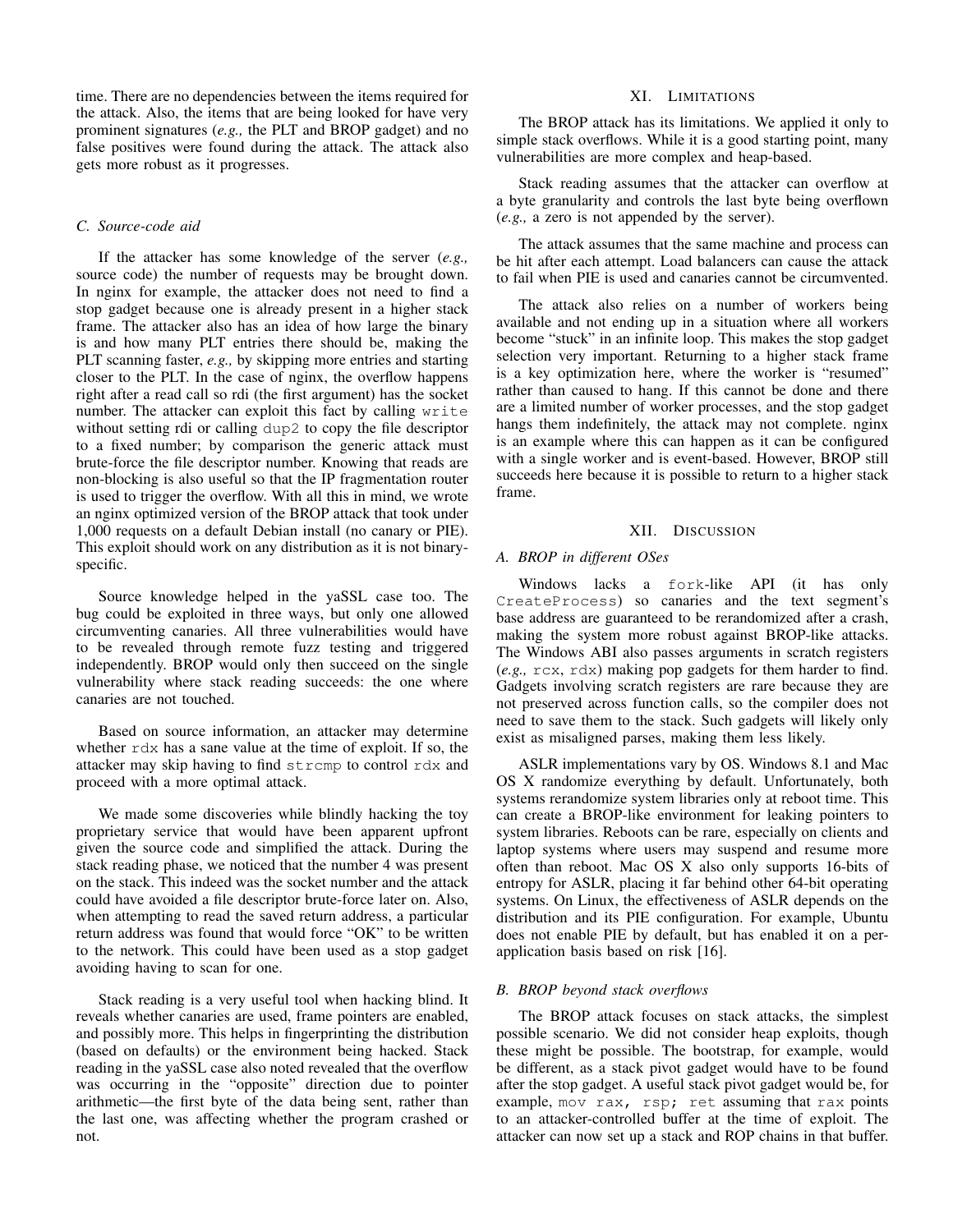TABLE IV. CODE DIVERSITY WHEN THE SAME VERSION OF NGINX (1.4.0) IS COMPILED WITH DIFFERENT DEBIAN LINUX VERSIONS.

<span id="page-13-0"></span>

|                  | <b>Text Size</b> | <b>Text Start</b> | # of Gadgets |
|------------------|------------------|-------------------|--------------|
| Squeeze          | 0x5fc58          | 0x4031e0          | 206          |
| Wheezy           | 0x61f0c          | 0x4032f0          | 255          |
| Jessie (testing) | 0x5fbd2          | 0x402ee0          | 323          |

## *C. Client-side* vs. *server-side*

It may be possible to launch a BROP-like attack on clients. Browsers like Chrome, for example, launch plugins in a separate process for robustness. JavaScript can be used to create multiple vulnerable plugin objects, attempt an exploit, and detect whether they have crashed or not without user interaction. We note, however, that there is typically lower hanging fruit on the client-side. Having the execution power of JavaScript available can offer more signaling mechanisms to the attacker compared to a coarse-grained crash / no-crash as used in server-side BROP.

An interesting distinction between client-side and serverside is that often client-side attacks are less targeted. For example, an attacker may want to own any given number of clients to steal information or construct a botnet. This makes exploits for older targets with fewer protections (*e.g.,* Windows XP) still valuable, as there still are people running those configurations. Server-side attacks instead are often targeted as one wants to attack a particular site. Relying on 32-bit targets or specific binary installations, or simply moving on to the next victim may not be an option. This makes BROP very valuable on the server-side as it gives an attacker a larger hammer when needed.

## *D. Variance in binaries*

Counterintuitively, closed-source systems (though openbinary) make writing exploits simpler. Many exploits that target Windows are very robust as they build ROP chains on DLLs that seldom change, and so only a few versions exist. In an open-source setting, there are multiple binary variants and the attacker must build a different ROP chain for each. Table [IV](#page-13-0) shows the size and start address of different distributions of the exact same nginx version. As we see there is a lot of variability based on the build environment, the version of the libraries it was linked against, and the compiler version, even though the same Linux distribution was being used. Even a single byte difference or offset will defeat a statically precomputed ROP chain.

Worse for the attacker, a system may be manually compiled by the end user, making it impossible for the attacker to build a ROP chain offline as the binary is unknown. In such cases BROP is a necessity. Even if a server uses a precompiled binary, it can be difficult to determine which particular one is being used: remote OS fingerprinting reveals an approximate kernel version, not a distribution. BROP in fact can be used to fingerprint distributions and applications (*e.g.,* based on whether canaries are present, vsyscall behavior, *etc.*).

# *E. Remote fuzz testing*

The BROP attack could be a powerful tool for hacking proprietary closed-binary services when coupled with a remote fuzz tester. We note that in two of the example applications we targeted, the overflow occurred because a length was specified in the packet but a larger value was sent. It certainly is possible to write a fuzz tester that has knowledge about a protocol and attempts to overflow by supplying incorrect lengths [\[17\]](#page-15-16). Interestingly, pretty much the same chunked encoding vulnerability that appeared in nginx has already appeared in Apache in the past [\[18\]](#page-15-17). It may be possible to write fuzz testers for particular protocol conditions that are known to be hard to implement correctly, or that have been known to be exploited in the past.

#### XIII. BROP PREVENTION

The following is a discussion of defense mechanisms that will prevent the BROP attack, including two precautions we suggest server developers use. There is a lot of prior research in ROP attack defense mechanisms, and many of those techniques are applicable to defending against BROP. Thus, this list is by no means comprehensive.

## *A. Rerandomization*

The most basic protection against the BROP attack is to rerandomize canaries and ASLR as often as possible. These protection mechanisms are effective, but server developers undermine them by not rerandomizing when worker processes crash. The simplest method is to fork and exec the process on a crash or spawn, which rerandomizes both the canary and ASLR. It is important that any child processes forked are randomized independently so that any information learned from one child cannot be used against another one.

There has been research on rerandomizing binaries at runtime. One such technique is work by Giuffrida et al. that uses a modified compiler to migrate the running state between two instances (with a different ASLR randomization) [\[19\]](#page-15-18). We also prototyped a re-randomization technique that moves a binary's text segment to a new location using mmap/munmap, and uses a page fault handler to determine whether pointers should be rewritten as they are faulted on.

An even simpler improvement we developed is to rerandomize the canary on a per-user or per-request basis. We suggest servers write a new canary before entering a perrequest function. On the return through that function the old canary should be restored so that execution can continue normally. While this protects against the bugs in nginx and our proprietary server, the particular attack against yaSSL can avoid the canary entirely.

#### *B. Sleep on crash*

Systems like NetBSD's segvguard [\[20\]](#page-15-19) and grsec's deter\_bruteforce for Linux [\[21\]](#page-15-20) propose delaying a fork after a segmentation fault. This technique can slow down attacks such that an administrator can notice something is wrong and address the problem. The downside of this approach is that bugs now can become easy denial of service attacks. It is also unclear what a good value for the delay is. grsec proposes a 30 second delay. While this is sufficient for most setups, overnight attacks on a small site might go unnoticed: our optimized BROP attack for nginx can complete in 1,000 requests, making the attack time roughly 8 hours.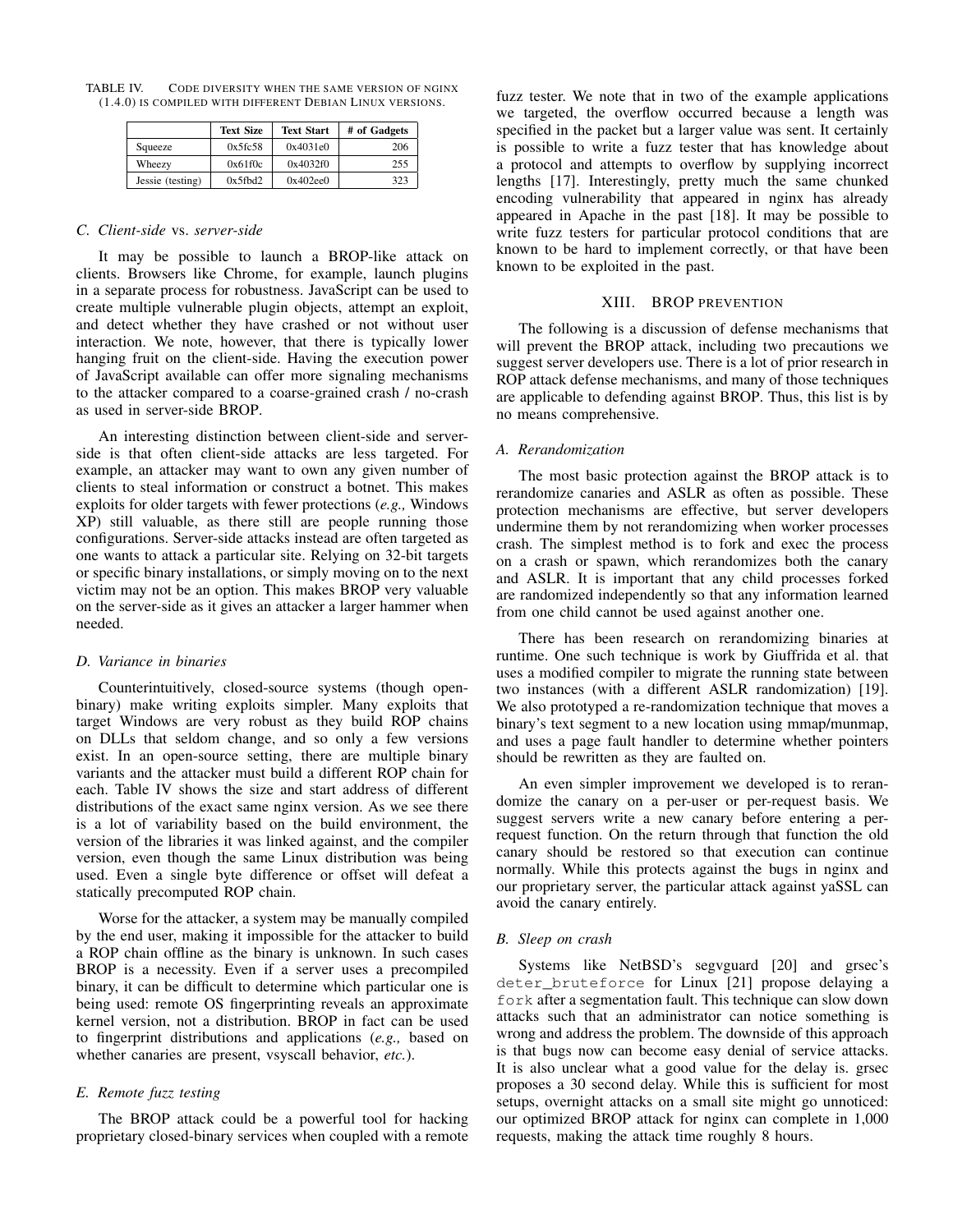While denial of service attacks are serious, leaking private data can be even worse. In some situations, servers should not respawn, but in practice users and developers find this an unacceptable solution. Modern Linux desktops use *systemd* to monitor services and automatically restart services on failures. Developers should be cautious about which remote services they really need or want to restart automatically to reduce the attack surface.

# *C. ROP protections*

Another class of defense mechanisms is protections that defend against ROP attacks. Firstly, Control Flow Integrity (CFI) [\[22\]](#page-15-21) prevents return oriented programming in general by enforcing the control flow graph. There are many other similar techniques.

Another approach developed by Pappas et al. is to enforce control flow inside the system call handler by comparing the stack against last branch record (LBR) facility available in Intel processors [\[23\]](#page-15-22). This can be used to verify that the stack has not been tampered with. The main limitation is the depth of the stack that can be checked is as small as four entries depending on the processor model.

There are solutions that propose adding randomness to binaries [\[24\]](#page-15-23). While these are effective against ROP they are not in a BROP setting. Additional techniques exist to try to randomize gadget locations on a per instance run, but these offer no defense against BROP unless the binary is fully restarted (fork and exec) [\[25\]](#page-15-24), [\[26\]](#page-15-25). There are also techniques to remove or reduce the number of available gadgets [\[27\]](#page-15-26) that could protect effectively against ROP attacks in general.

## *D. Compiler Techniques*

Many modern compilers support inserting runtime bounds checks on buffers. This prevents a class of bugs, unlike canaries that detect corruption after the fact or not at all if a successfully hacker brute-forces the secret value. LLVM contains *AddressSanitizer*, a tool for bounds checks, and use after free bugs [\[28\]](#page-15-27). The SafeCode framework is built on LLVM and also enforces bounds checks among other things [\[29\]](#page-15-28). Intel compilers also provide support for runtime bounds checking.

The main problem with all these solutions is that they may suffer as much as a 2x performance slowdown, and as such they are used mostly for testing. One bright spot to make these solutions practical is that Intel has announced a set of instruction extensions to reduce the cost of bounds checking variables [\[30\]](#page-15-29).

# XIV. RELATED WORK

Prior work exists on scanning for a single ROP gadget. Goodspeed's half-blind attack against microcontrollers [\[31\]](#page-15-30) relies on knowledge of (common) bootloader code, and scanning for a single gadget in an unknown portion of memory to construct an attack used for firmware extraction. The BROP attack is more generic as it is fully blind and presents techniques to find and chain multiple, different, gadgets.

There has been work on attacking instruction set randomization [\[32\]](#page-15-31) that uses similar techniques to the BROP attack. In that work, signaling for correct/incorrect guesses was based on whether an application crashes or not. The goal, however, was to leak an encryption key, and the method assumes that a code injection exploit can be carried out in the first place: *i.e.,* no ASLR and no NX were in place.

Stack reading to determine canaries is a well known technique [\[33\]](#page-15-32). Researchers as well as attackers have shown how to brute-force 32-bit ASLR [\[9\]](#page-15-8), but this approach was not feasible on 64-bit machines as it brute-forced the entire word at once. We generalize the stack reading technique to reading off the saved return address and frame pointer to break 64-bit ASLR.

Many have noted that exploits today are multistage and require leaking information. Kingcope's 32-bit nginx exploit for example brute-forces the location of write in the PLT to leak the binary to find gadgets and construct a binaryagnostic exploit [\[14\]](#page-15-13), [\[34\]](#page-15-33). This technique falls short on 64-bit because multiple items need to be brute-forced at once: the location of write and all the gadgets needed to populate the arguments to write (the latter was not needed on 32 bit). This makes a BROP-like attack a necessity on 64-bit; even Kingcope admits difficulty in generalizing his approach to these platforms. The author also admits that the exploit does not work on WANs due to nginx's non-blocking read. The missing link was IP fragmentation. The nginx exploit is a great case study showing the problems involved when writing modern server-side exploits end-to-end.

Client-side exploit writers have had more luck with 64 bit and ASLR, at least publicly, possibly due to contests that highly reward participants and force them to publish their work [\[35\]](#page-15-34). This year's pwn2own exploit uses a JavaScript vulnerability to leak a pointer, and then uses the same vulnerability to leak the entire contents of the chrome.dll library to build a ROP chain. Again, this shows how exploits are moving toward being binary-independent for robustness. This made a difference even in closed-source systems where there are relatively fewer versions of the binary, because Chrome released a new version of the DLL shortly prior to the contest demo, which would have stopped any exploit based on a specific binary.

## XV. CONCLUSION

We show that, under the right conditions, it is possible to write exploits without any knowledge of the target binary or source code. This works for stack vulnerabilities where the server process restarts after a crash. Our attack is able to defeat ASLR, NX and stack canaries on modern 64-bit Linux servers. We present two new techniques: generalized stack reading, which defeats full ASLR on 64-bit systems, and the BROP attack, which is able to remotely find ROP gadgets. Our fully automated tool, Braille, can take under 4,000 requests to spawn a shell, under 20 minutes, tested against real versions of yaSSL+MySQL and nginx with known vulnerabilities, and a toy proprietary service running an unknown binary.

We show that design patterns like forking servers with multiple worker processes can be at odds with ASLR, and that ASLR is only effective when it is applied to all code segments in the binary (including PIE). Moreover, security through obscurity, where the binary is unknown or randomized, can only slow but not prevent buffer overflow attacks. In order